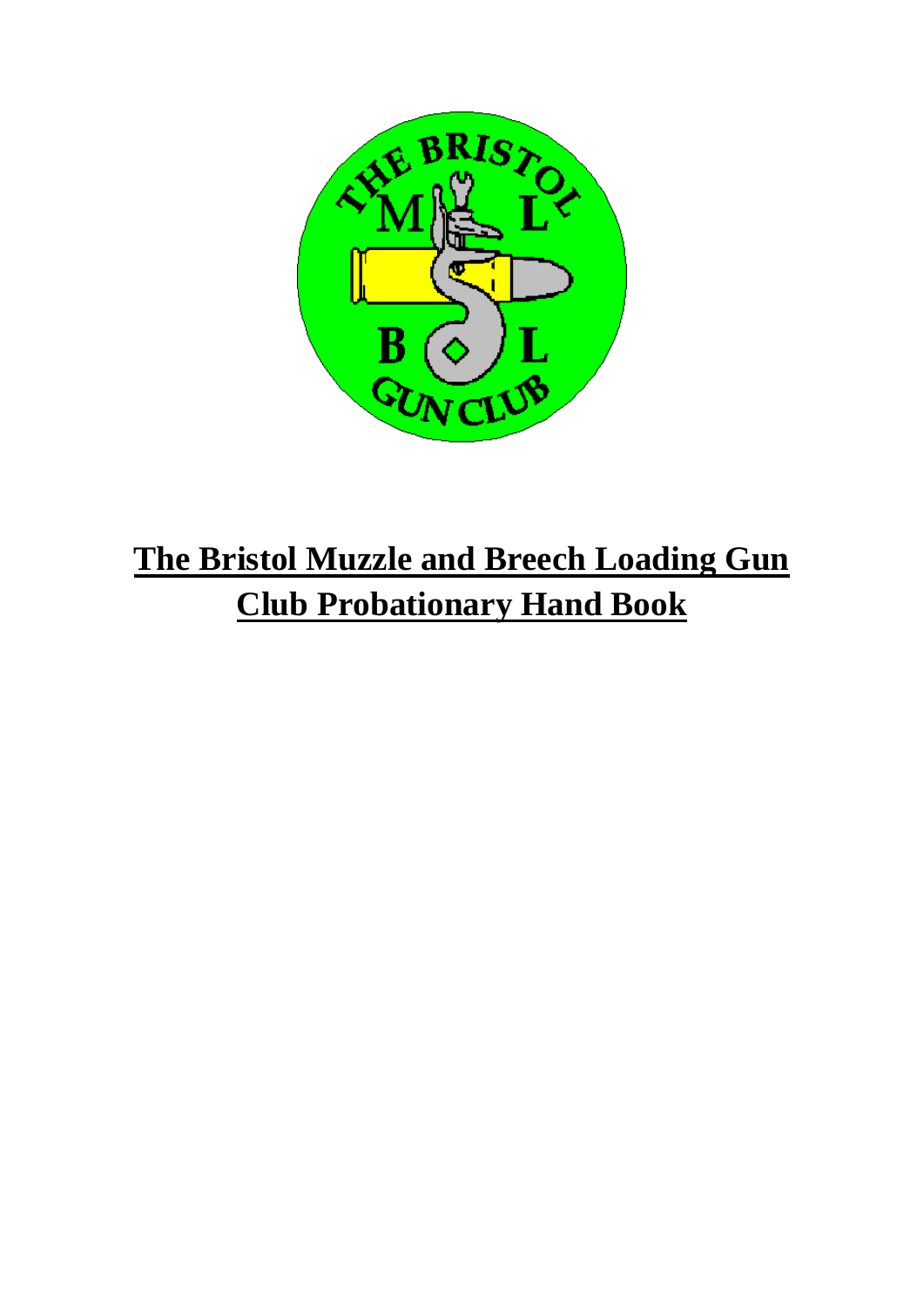## **Introduction**

The Bristol Muzzle and Breech Loading gun club is a Home Office approved target rifle and pistol club. We are a large and diverse club with members shooting a range of disciplines including Back Powder Pistol, Full Bore rifle, Muzzle Loading rifle, Gallery rifle, Small Bore rifle and Sporting Shotgun.

We are a general shooting club and offer members the opportunity to shoot in most areas of target shooting.

Membership of the club is by invitation on completion of the probationary course.

The Probationary period is a minimum of 6 months regardless of experience and prospective members must show they are safe and competent in all areas of club activities.

The probationary period will allow the club to get to know and train you, and also for you to get to know the club, having completed your probationary period you will be free to follow those areas of Target Shooting that interest you. However during your probationary period you must prove you are competent in all areas of club activities.

Under Home Office guidelines, Probationary members must complete a course in the safe handling of firearms and shoot regularly under supervision before they can become a full member of a Home Office approved club.

Completion of the probationary course will satisfy the requirements of the Club Chairman's Certificate of Competence under the NRA safe shooting system and allow you to shoot on MOD ranges as a full member.

The probationary course is modular, Assessment for completion of any module is through sign off, by a member of the committee or approved club training officer who must be satisfied that you are safe, competent and knowledgeable in that particular module.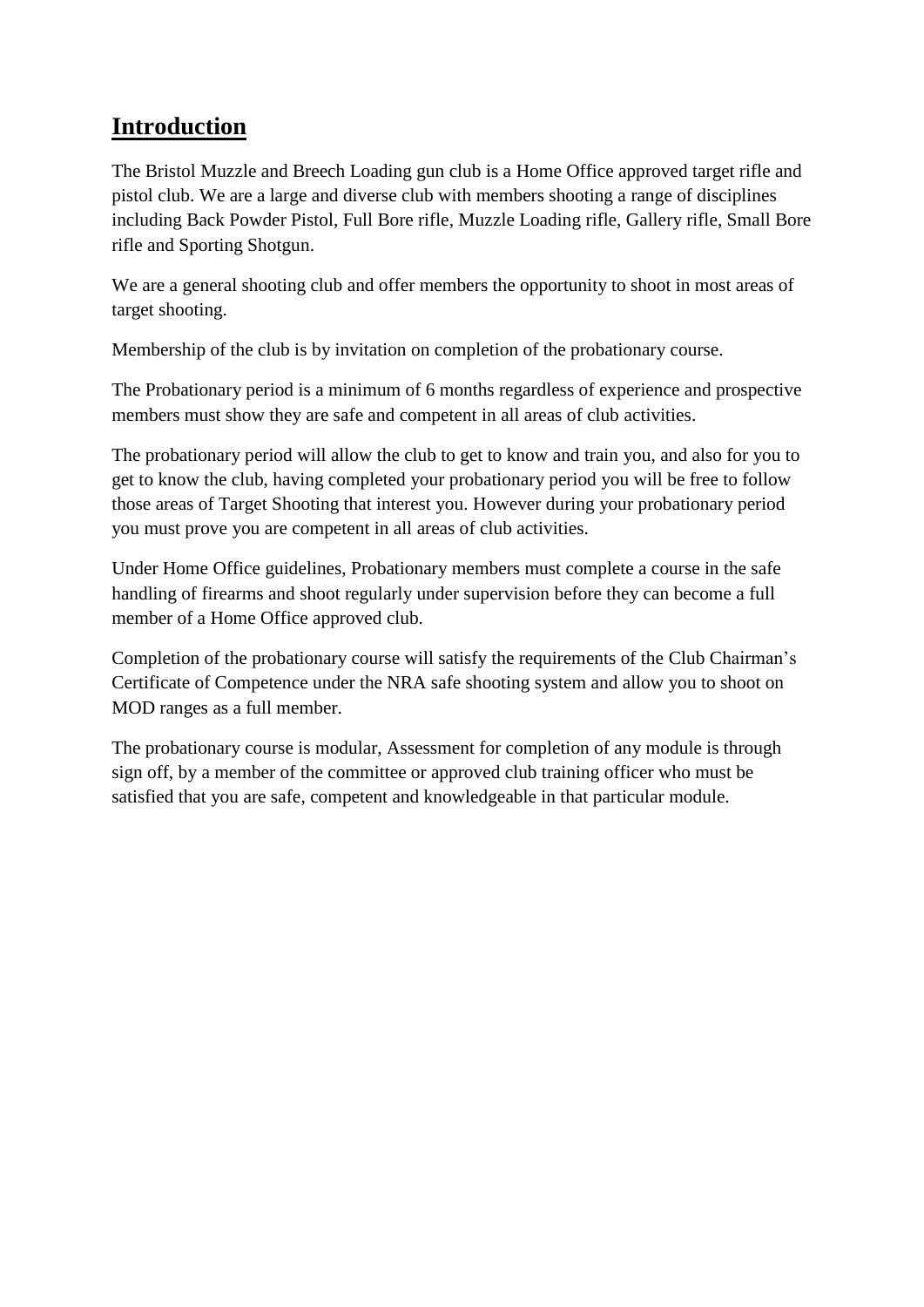## **THE CLUB AND YOUR PROBATIONARY PERIOD**

The club uses a number of different ranges both military and civilian.

The military often cancel range days due to operational requirements at short notice. You are responsible for checking the club phone line (01179089149) or the club website www.bristolmuzzleloaders.co.uk before you travel to any range.

The club meets regularly during the year this is your chance to meet members you may not come across during your probationary period. It is also the clubs forum to inform members of changes in legislation or club activities.

The clubs AGM is held on the second Thursday in March when we hold the annual prize giving and elect the new committee.

During your probationary period you may not use the club as a referee to obtain a firearm certificate. The police will not issue you a firearm certificate for target shooting until the club informs them that you have been accepted as a full member.

Having completed your probationary period you are encouraged to obtain your own firearms certificate. Although you will still have access to club firearms probationary members have priority on the range. Members of the club or committee will guide you through the application process if you wish to apply for a certificate.

As well as the annual membership fee, a green fee is payable on all ranges, the club carries ammunition for club firearms that you can buy on the day. Having obtained your firearms licence you would be expected to supply your own ammunition.

Having obtained full membership if you wish to shoot Black Powder an additional explosives licence is also required. The club will explain what is required during your training.

You are responsible for supplying yourself with adequate hearing and eye protection and a shooting mat on rifle ranges. Hearing protection should be in the form of a box type that enclose the ears fully or professionally fitted ear plugs. The expanding foam use once and trough away type are not suitable for shooting

You should come suitably dressed; the weather can change rapidly on the Severn foreshore and on top of the Mendip hills.

On rifle ranges you should expect to shoot prone, standing is permitted at 100 yds on some ranges.

During your probationary period you will need to get your training book signed on each range visit by a member of the committee or training officer. This book is the clubs record of your training and attendance, and you will need to produce it when you come before the full committee at the end of your training.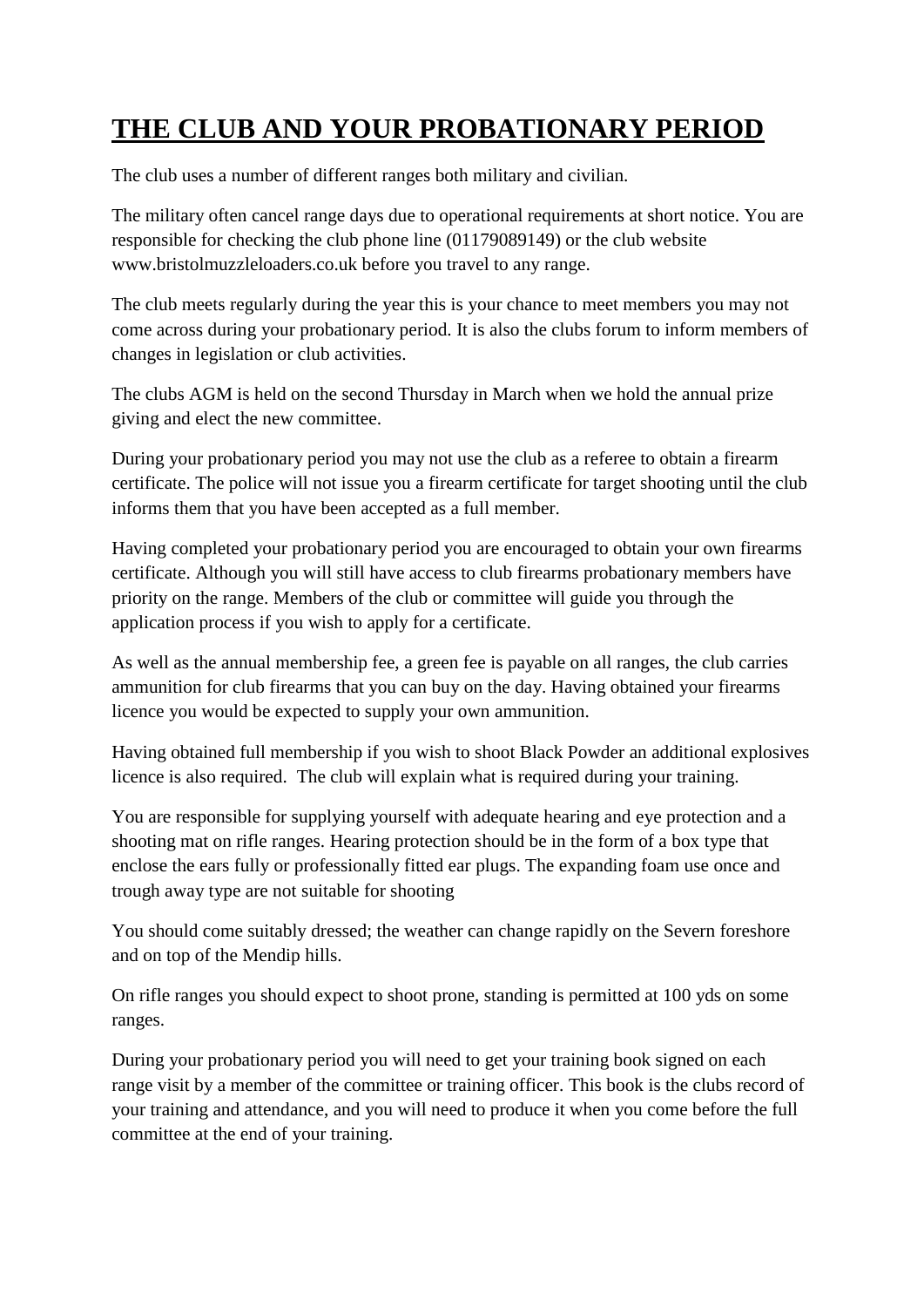If you are unable to attend the range for a prolonged period during your probationary period due to family or work commitments, it is your responsibility to inform the club secretary, failure to do so will see your membership terminated and the police informed that you have left the club.

The club has a legal obligation to inform the police of any member of the public who applies to join a gun club. The police will than check their records to see if you have any convictions that prohibit you from owning or handling firearms. If you have been convicted of an offence other then minor motoring please discuss it with the club secretary in confidence. If you have more than one conviction for drink driving the police may decline to issue you with a firearms licence.

On completion of your probationary period you will be invited before the full committee. This is your opportunity to let us know what you think about your training and probationary period. It is through feedback that we improve our training, any constructive suggestions or criticism is always appreciated.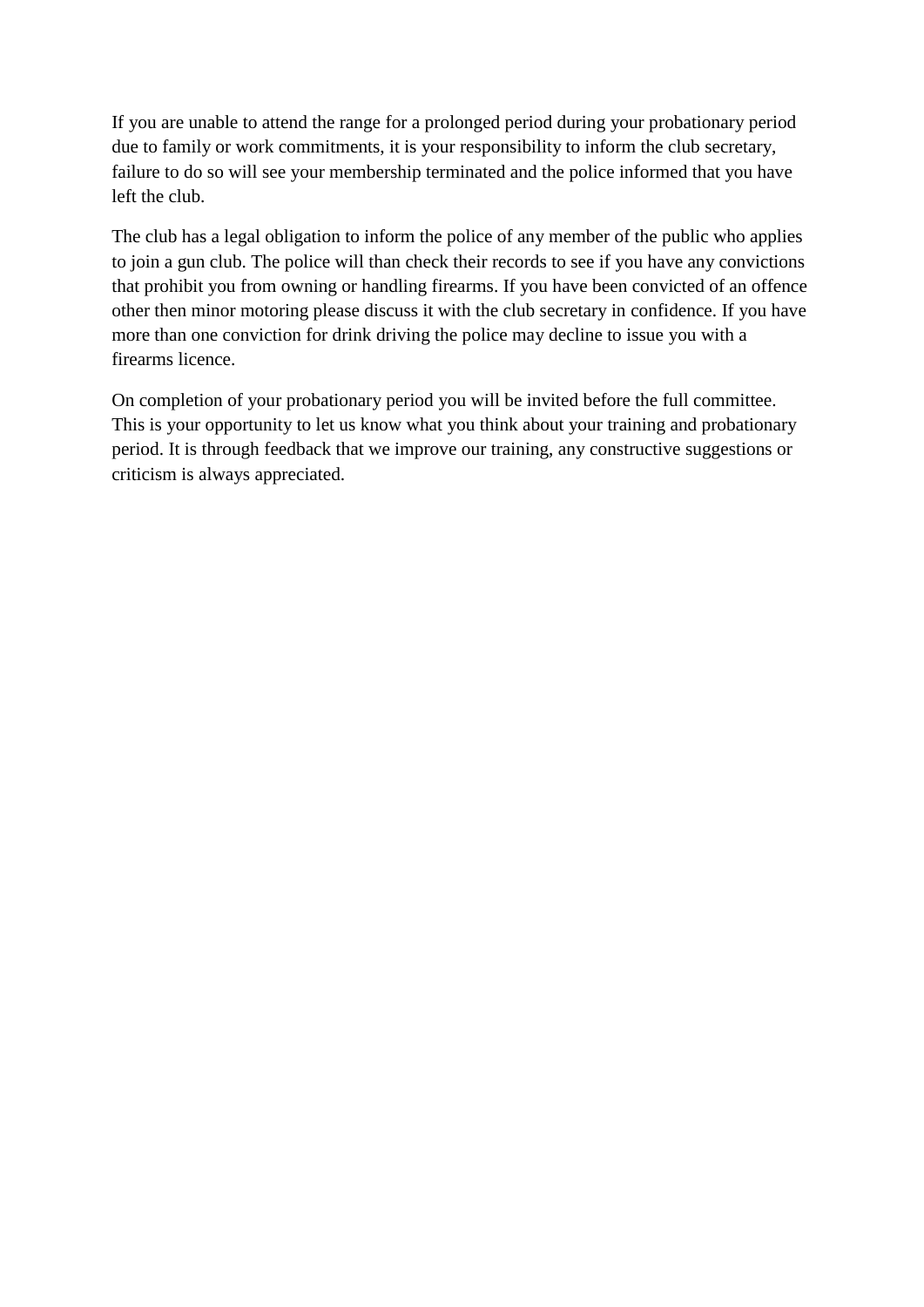## **The NRA Safe Shooting System**

The MOD requires all civilian organisations using military ranges to have an auditable system of training based on a specific risk assessment.

The NRA has developed the safe shooting system of training to satisfy the MOD requirements. All shooters must also have an annual certificate of competence signed by the club chairman.

The NRA safe shooting system is based on four elements Safe Person Safe Equipment Safe Practice and Safe Place.

#### **Safe Person**

The shooter is someone who has received the information, training and supervision to enable them to acquire knowledge and develop the skills necessary to demonstrate that they can handle firearms and ammunition safely

#### **Safe Equipment**

The individual firer is responsible to the Club Chairman for ensuring that his firearms are properly maintained and that the ammunition used is in every way safe and within the range parameters for muzzle velocity (MV) and muzzle energy (ME)

#### **Safe Practice**

Qualified NRA RCO's are responsible for the safe running of the range for civilian shooters. Additional qualifications are required for sporting rifle muzzle loading rifle and ammunition developing muzzle energy greater then 4500 Joules.

#### **Safe Place**

A safe place is one in which the controls which are necessary to enable shooting to be conducted safely have been identified by a site specific risk assessment directed through range standing orders.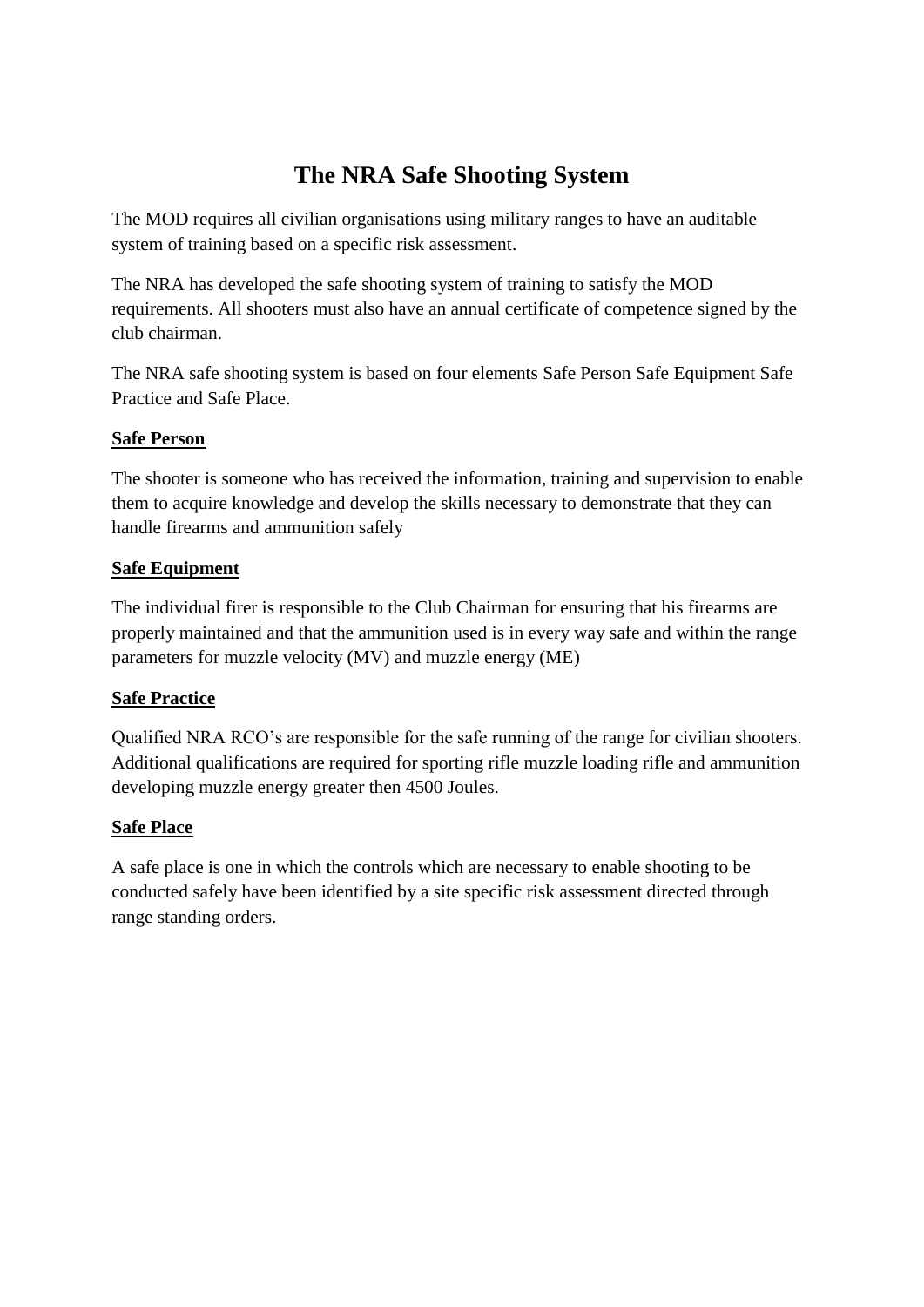## **Security**

While you have custody of any firearm, whether your own property or the clubs you have a duty of care to yourself and other people while any firearm is in your possession. You are responsible for the safekeeping and security of firearms in your possession at all times. You may not travel with a loaded firearm even if it is in a gun slip, all magazines and spare cylinders must also be unloaded while in transit.

When at home, firearms by law must be locked away unless you are cleaning or working on them, it is illegal for any person who does not have authority to have access to your firearms, family members must not have knowledge of the whereabouts of the keys to your gun cabinet or have access to your firearms.

No firearm is to be left unattended at any time on the range. When on the firing point and moving forward to check targets someone must always remain behind and in charge of any firearms left on the firing point.

When travelling to or from the range firearms should be out of sight, At the range if firearms are left in a vehicle the vehicle must be locked and firearms must be out of sight, they should be rendered unable to fire as far as is possible by removing the bolt or any component parts that would make it difficult for a thief or unauthorised person to use. Ammunition should be stored separately during transit if possible.

If you have an estate car you should cover the guns with sheeting so casual onlookers will not know you are caring firearms.

Never handle a firearm that belongs to another person unless you have their permission to touch it. And never handle a firearm that you are unfamiliar with.

Security at home, the police will require you to have a Home Office approved gun cabinet to store your firearms. Ammunitions will need to be stored separately; some cabinets will have a separate built in ammunition storage cupboard that can be used to store your ammunition. When not in use firearms must be locked away and unauthorised persons must not have access to the cabinet or keys. The cabinet should be located so that casual visitors will not see it, but in a location that can be easily accessed so there will be no temptation not to secure your firearms when you are late home wet and cold.

During your probationary period the club will supply all firearms that you will need. Ammunition can be purchased on the day, any unused ammunition must be returned to the club who will hold it on your behalf until the next time you shoot. It is illegal for you to remove ammunition from the range unless you have it entered onto a valid firearms certificate.

All fired brass is yours unless the club requires its return and you must dispose of it yourself it must not be left on the range.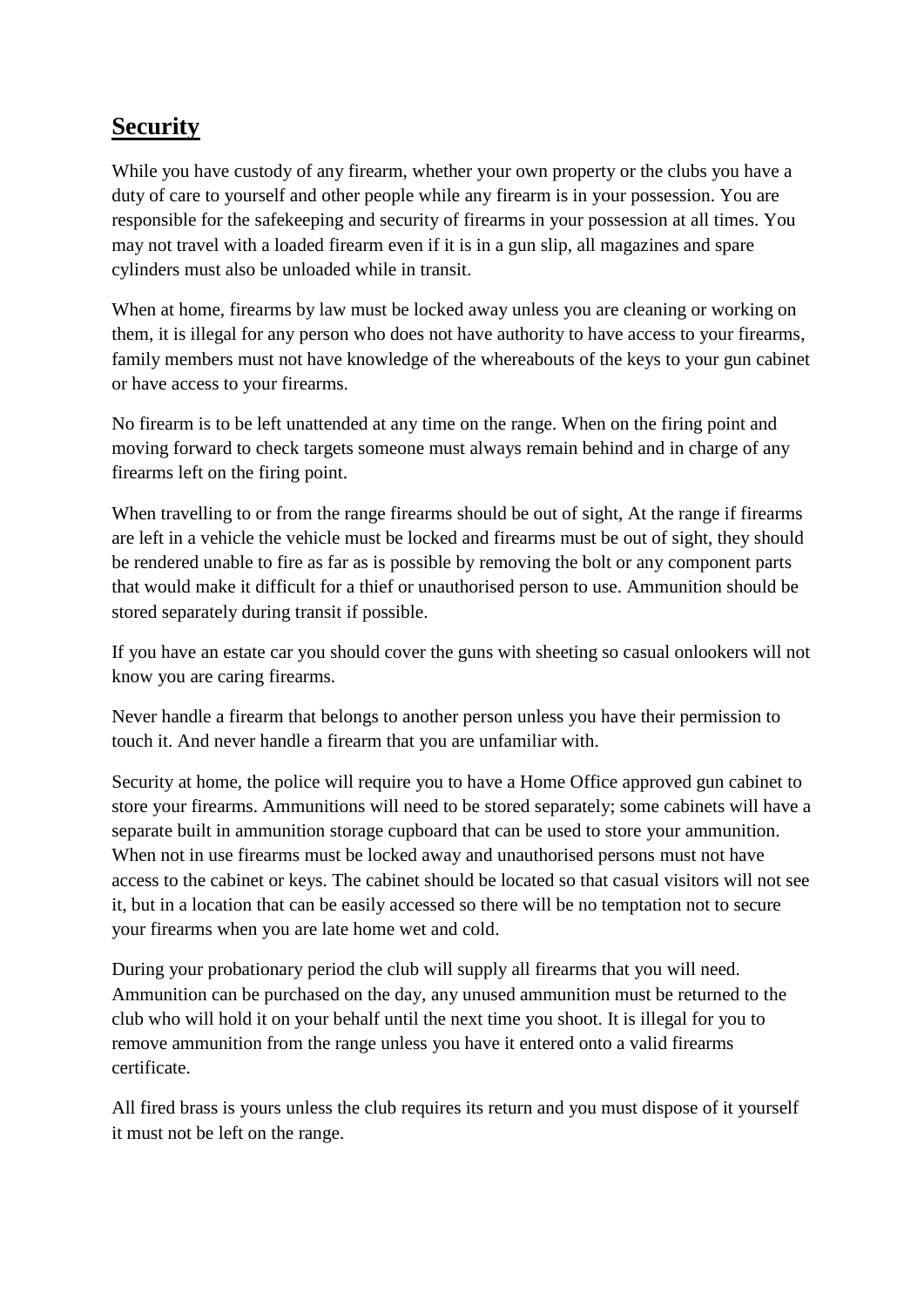## **Safety**

| You must show that you can perform the<br>following                                                                                                                                                                                                        | You must understand the following<br>What is required of you as a probationary<br>member both from the clubs point of view                                                                                                                                                                                                                                                                                                                                                                                                                                                                                                                                                               |  |  |  |  |
|------------------------------------------------------------------------------------------------------------------------------------------------------------------------------------------------------------------------------------------------------------|------------------------------------------------------------------------------------------------------------------------------------------------------------------------------------------------------------------------------------------------------------------------------------------------------------------------------------------------------------------------------------------------------------------------------------------------------------------------------------------------------------------------------------------------------------------------------------------------------------------------------------------------------------------------------------------|--|--|--|--|
| Prove that you are safe at all times when in<br>possession of a firearm and when moving<br>around the range<br>Be able to show that you can prove safe any<br>firearm you are likely to encounter while on<br>the range with the club when asked to do so. | and the legal requirements<br>Why it is important that you can prove how<br>to clear any firearm that you will encounter<br>on the range with the club<br>You must understand what the law requires<br>of you regarding the security of firearms and<br>ammunition both on the range at home and<br>when travelling to and from the range.<br>Basic range layout e.g. firing point, butt<br>party, gallery target, stop butt, danger area<br>and butt flag procedure<br>The Range Conducting Officer is in overall<br>control of the range.<br>Why the club requires that all firearms are<br>cased at the end of a detail rather than operate<br>a bolt out system.<br>Range etiquette. |  |  |  |  |

T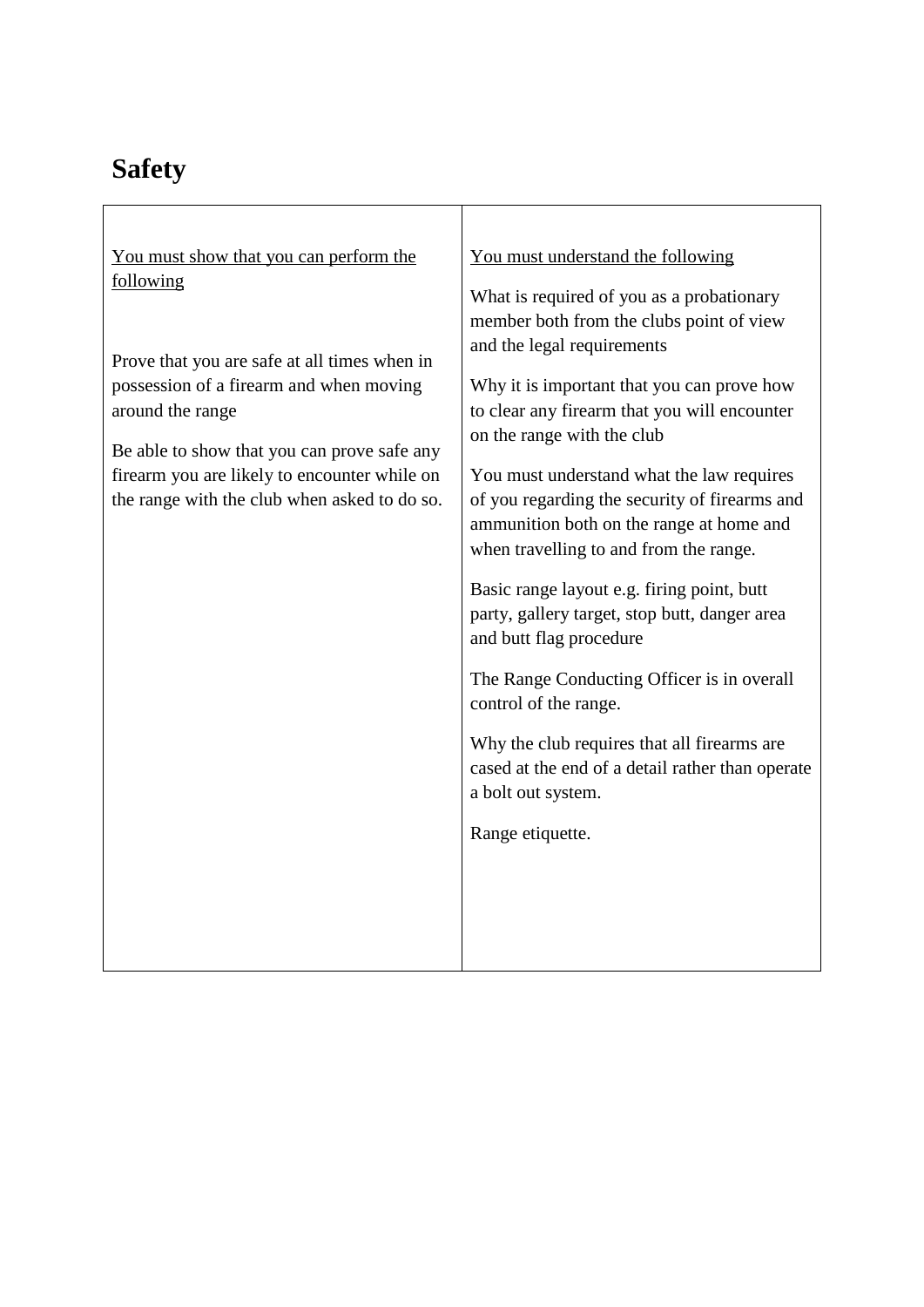## **Full Bore Rifle**

In this module you will learn to load safely, fire aimed shots and unload a firearm,

You will need to show that you

Know when you may load.

Know when you may fire.

Know when and how to unload and prove clear.

Move a firearm on and off the firing point in accordance with the club rules.

| You must show that you can perform the                                                                                                   | You must understand the following                                                                                                                                                                                            |  |  |  |
|------------------------------------------------------------------------------------------------------------------------------------------|------------------------------------------------------------------------------------------------------------------------------------------------------------------------------------------------------------------------------|--|--|--|
| following<br>You must<br>Load the rifle correctly<br>Fire the rifle ensuring that you are taking<br>carefully aimed shots at your target | When it is permissible to load a rifle.<br>How to load a rifle safely.<br>Why the barrel must always be horizontal<br>when opening or closing the bolt with a live                                                           |  |  |  |
|                                                                                                                                          | round in the chamber.<br>How to take carefully aimed shots at your<br>own target.                                                                                                                                            |  |  |  |
|                                                                                                                                          | How to operate the trigger.                                                                                                                                                                                                  |  |  |  |
|                                                                                                                                          | Why the maximum elevation of the barrel<br>above the horizontal must not exceed 70mils<br>(4 degrees) as there is a danger that any shots<br>fired could pass over the stop butt and travel<br>beyond the range danger area. |  |  |  |
|                                                                                                                                          | When you should unload.                                                                                                                                                                                                      |  |  |  |
|                                                                                                                                          | How to unload a rifle safely.                                                                                                                                                                                                |  |  |  |
|                                                                                                                                          | How to prove the rifle clear.                                                                                                                                                                                                |  |  |  |
|                                                                                                                                          |                                                                                                                                                                                                                              |  |  |  |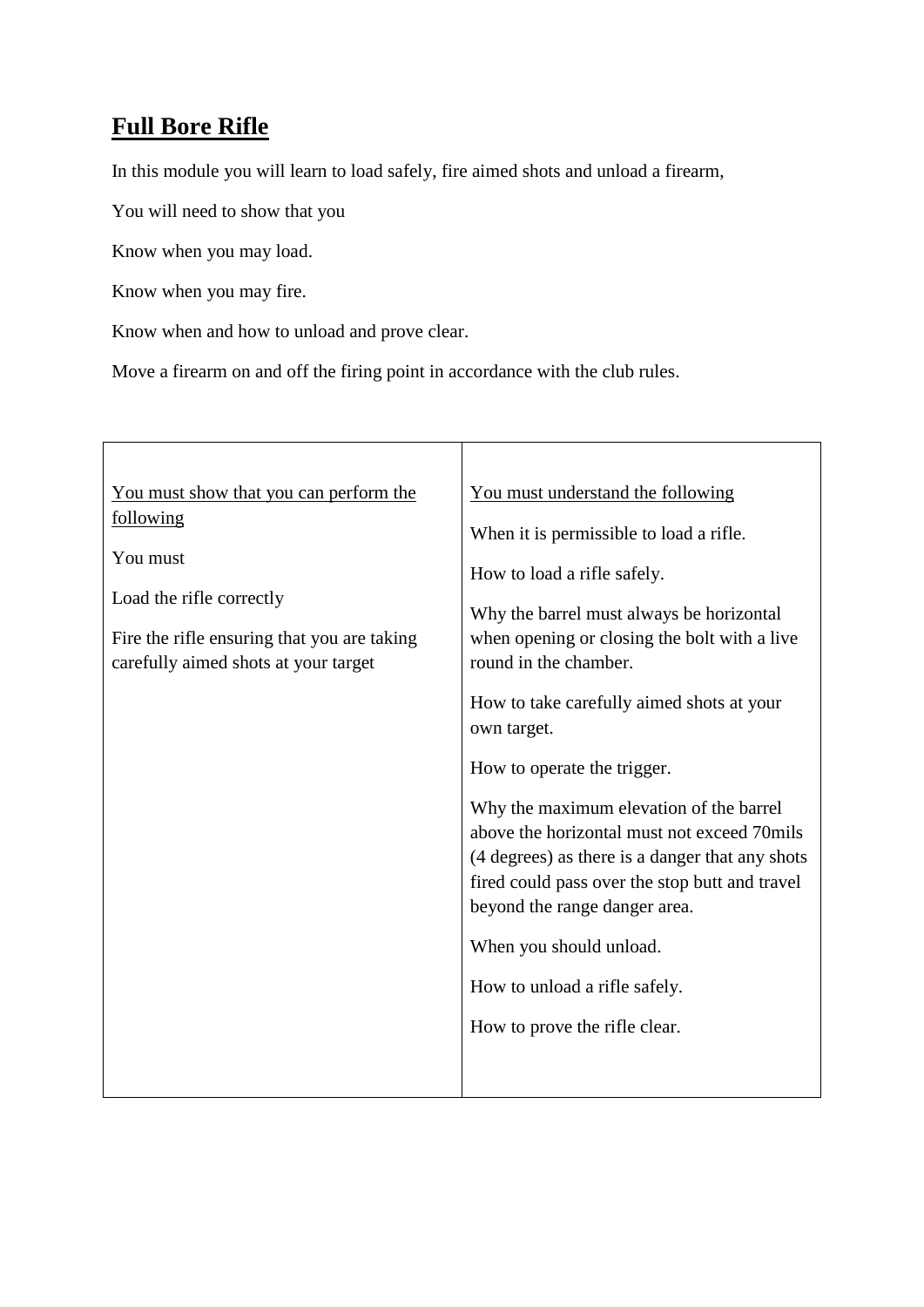## **Misfire procedure Breech Loading Firearms**

You must recognise a misfire

Complete the misfire drill correctly

| You must show that you can perform the<br>following                                                                                                                                   | You must understand the following                                                                                                                                                                                                                                                                                                                                                                                                                                                                                                                                                                       |  |  |  |  |
|---------------------------------------------------------------------------------------------------------------------------------------------------------------------------------------|---------------------------------------------------------------------------------------------------------------------------------------------------------------------------------------------------------------------------------------------------------------------------------------------------------------------------------------------------------------------------------------------------------------------------------------------------------------------------------------------------------------------------------------------------------------------------------------------------------|--|--|--|--|
| Recognise when a misfire occurs.                                                                                                                                                      | A misfire is a round that fails to fire when the<br>trigger is pulled.                                                                                                                                                                                                                                                                                                                                                                                                                                                                                                                                  |  |  |  |  |
| Inform the RCO that you have a misfire                                                                                                                                                | Misfires can be dangerous.                                                                                                                                                                                                                                                                                                                                                                                                                                                                                                                                                                              |  |  |  |  |
| Wait 30 seconds before opening the bolt                                                                                                                                               | Understand what a hang fire is                                                                                                                                                                                                                                                                                                                                                                                                                                                                                                                                                                          |  |  |  |  |
| Check if the primer has been struck.<br>Hand the misfired round to the RCO who<br>will pull the round for you, or return it to you<br>at the end of the detail for you to dispose of. | Remain in the aim for at least 30 seconds in<br>case of a hang fire.<br>Inform the RCO that you have a misfire.<br>Ensure that the area around and behind is<br>clear; tilt the rifle to the side before releasing<br>the bolt, keep your face well clear. Check<br>that the cartridge comes out complete with<br>the bullet. If the bullet is missing check the<br>barrel is clear<br>Check the misfired round to see if the primer<br>has been struck by the firing pin.<br>Do not try and re fire a misfired round as the<br>primer could be weakened which may cause<br>a blow back if fired again. |  |  |  |  |
|                                                                                                                                                                                       | If the primer has not been struck. The firing<br>pin may be damaged the rifle will need to be<br>checked.                                                                                                                                                                                                                                                                                                                                                                                                                                                                                               |  |  |  |  |
|                                                                                                                                                                                       | The misfired round must be disposed of<br>safely.                                                                                                                                                                                                                                                                                                                                                                                                                                                                                                                                                       |  |  |  |  |

T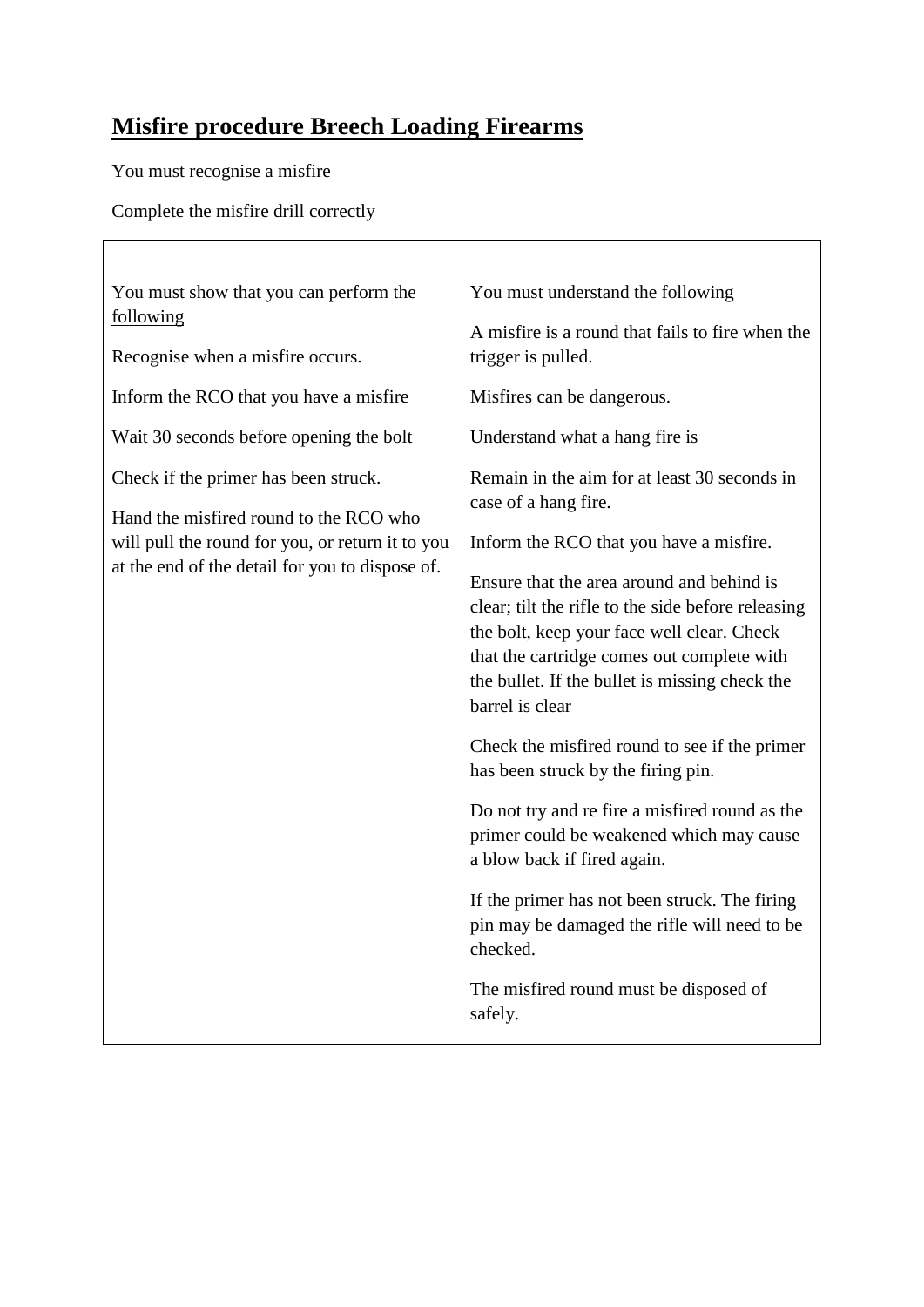## **Rifle Sights**

It is your responsibility to ensure the sights are set correctly for the distance you are shooting at.

If someone has used a club rifle before you at a different distance and you do not check, you could put a round over the butt stop that could leave the Range Danger Area.

| You must show that you can perform the<br><u>following</u><br>Read the settings on your rifle sights<br>accurately.<br>Set the sight correctly for elevation for the<br>distance you are shooting<br>Make adjustments for wind on your sights. or<br>how to aim off | You must understand the following<br>The flight of a bullet to the target is not a<br>straight line because of bullet design the<br>effects of gravity air resistance and wind on<br>the bullet<br>Barrel elevation will increase as the distance<br>to the target increases<br>Sights enable us to changes the elevation as<br>the distance increases<br>When the sight knobs are rotated the<br>movement can often be felt as "clicks"<br>Most target sights of UK, US manufacture<br>and telescopic sights have clicks of quarter<br>minutes <i>i.e.</i> four clicks to one minute<br>European sights will often differ <i>i.e.</i><br>telescopic sights are often measured in<br>centimetres Military sights are often in Mils. |
|---------------------------------------------------------------------------------------------------------------------------------------------------------------------------------------------------------------------------------------------------------------------|-------------------------------------------------------------------------------------------------------------------------------------------------------------------------------------------------------------------------------------------------------------------------------------------------------------------------------------------------------------------------------------------------------------------------------------------------------------------------------------------------------------------------------------------------------------------------------------------------------------------------------------------------------------------------------------------------------------------------------------|
|                                                                                                                                                                                                                                                                     |                                                                                                                                                                                                                                                                                                                                                                                                                                                                                                                                                                                                                                                                                                                                     |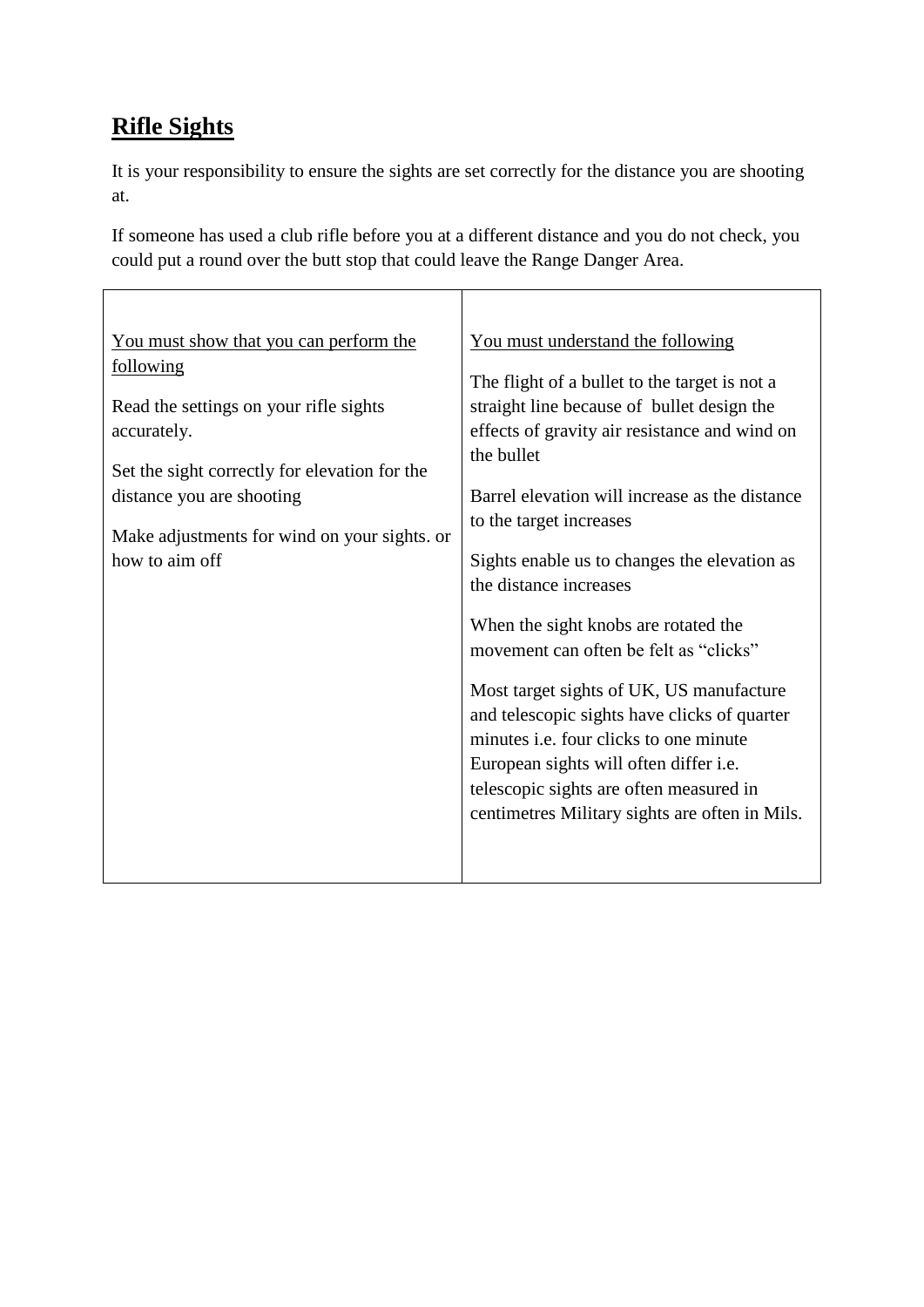## **Zeroing the Sights**

You must show that you know

When you need to check your rifle sights

Understand why it is important to know your elevation settings before going to the range

Know the correct procedure to zero your rifle sights

| You must show that you can perform the<br>following                                                                                                                           | You must understand the following                                                                                                                                                                                                                                                                                                                                                                  |
|-------------------------------------------------------------------------------------------------------------------------------------------------------------------------------|----------------------------------------------------------------------------------------------------------------------------------------------------------------------------------------------------------------------------------------------------------------------------------------------------------------------------------------------------------------------------------------------------|
| Explain when you need to check your sights.<br>Explain why it is important to know your<br>elevation settings.<br>Demonstrate that you know how to zero your<br>rifle sights. | Rifle sights will need to be checked and re-<br>zeroed if there has been any change or repair<br>to the sights. If the rifle has been knocked or<br>damaged<br>Different types or batches of ammunition will<br>affect the Zero of a rifle<br>On a gallery range you must zero the rifle at<br>short range and then ensure you apply the<br>correct elevation setting when you change<br>distance. |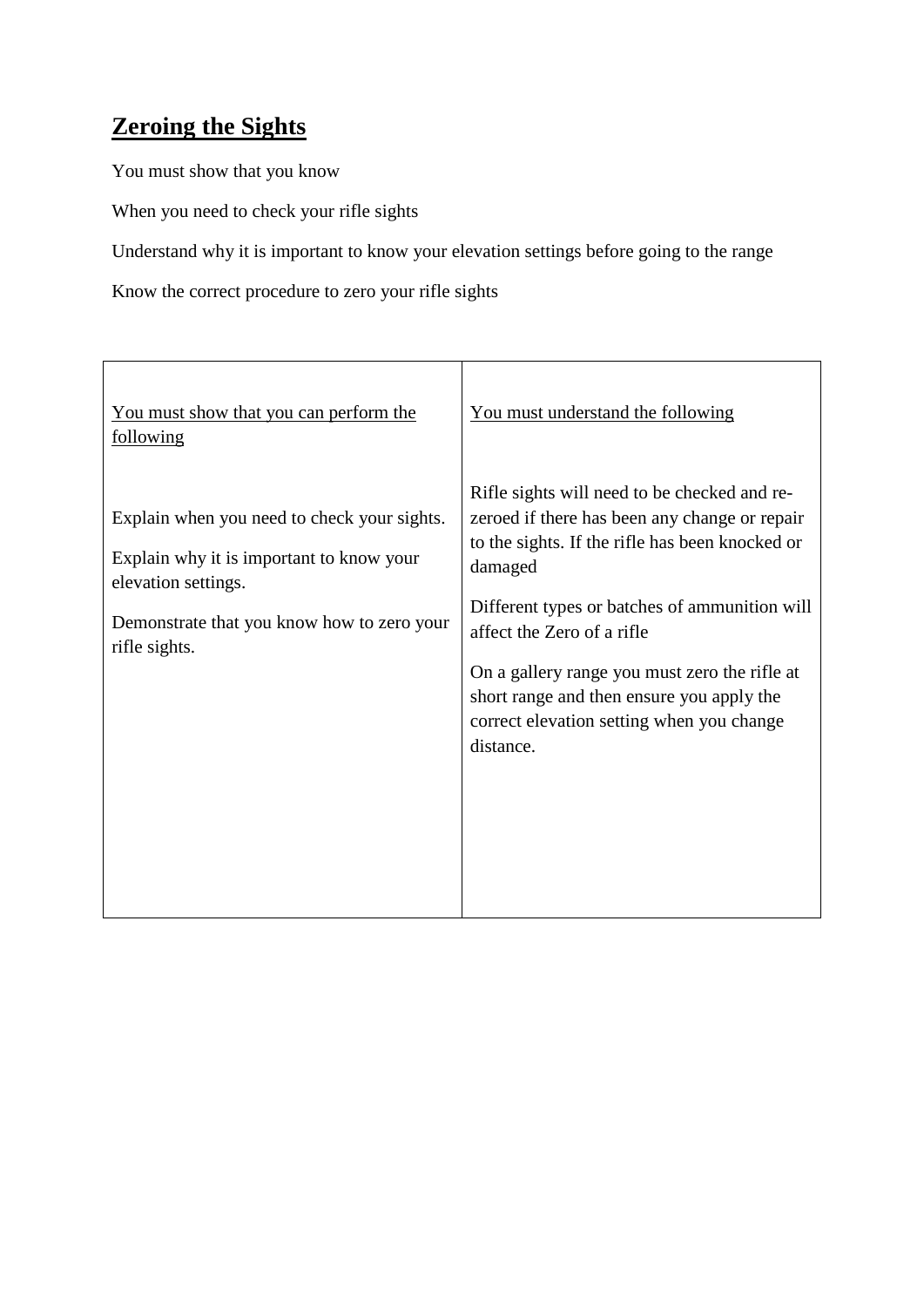## **Gallery Rifle & .22 Rimfire**

A gallery rifle is a generally a centre fire rifle that shoots pistol calibre ammunition, often associated with under lever rifles. A .22 rifle is a small calibre round that may be a bolt action rifle under lever rifle or single shot rifle do not confuse a gallery rifle with a military gallery range. Galley rifles are normally shot on a pistol range.

| You must show that you can perform the<br>following                                 | You must understand the following                              |  |  |  |  |
|-------------------------------------------------------------------------------------|----------------------------------------------------------------|--|--|--|--|
| Prove that a gallery rifle is clear<br>Load, unload and fire a gallery rifle safely | Galley rifles may be shot on pistol ranges and<br>rifle ranges |  |  |  |  |
| Move on and off the range correctly<br>observing all safety procedures              | Pistol ranges have different procedures to<br>rifle ranges.    |  |  |  |  |
|                                                                                     | How to load, unload and fire different gallery<br>rifles.      |  |  |  |  |
|                                                                                     |                                                                |  |  |  |  |
|                                                                                     |                                                                |  |  |  |  |
|                                                                                     |                                                                |  |  |  |  |
|                                                                                     |                                                                |  |  |  |  |
|                                                                                     |                                                                |  |  |  |  |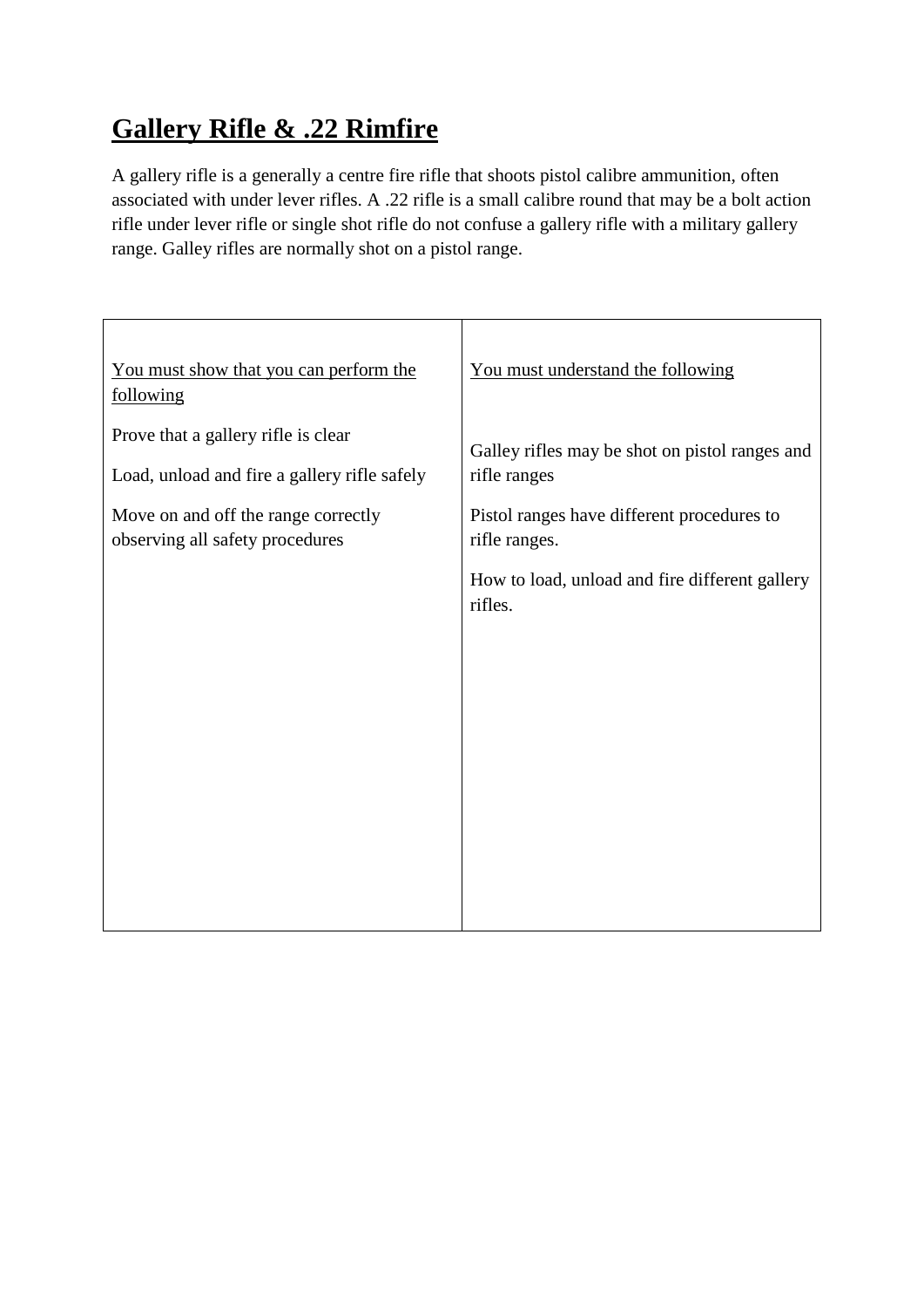## **Muzzle Loading**

In this module you will learn to safely load and shoot a muzzle loading firearm both Pistol and Rife.

Learn the different types of lock mechanism and different types of muzzle loading arms.

Unload a muzzle loading firearm.

Misfire procedure.

Safety and security of Black Powder at home and on the range.

| You must show that you can perform the<br>following | You must understand the following                                                                                              |  |  |  |  |
|-----------------------------------------------------|--------------------------------------------------------------------------------------------------------------------------------|--|--|--|--|
| Prove a muzzle loading pistol clear.                | The difference types of lock ignition and how<br>to prime them.                                                                |  |  |  |  |
| Load and shoot a single shot pistol.                | Misfire procedure.                                                                                                             |  |  |  |  |
| Load and shoot a muzzle loading revolver.           | How to unload a muzzle loading pistol.                                                                                         |  |  |  |  |
| Prime a muzzle loading pistol                       | Special precautions when priming a pistol                                                                                      |  |  |  |  |
|                                                     | Special precautions are required when<br>dealing with muzzle loading firearms.                                                 |  |  |  |  |
|                                                     | Pistol ranges have different protocols to rifle<br>ranges.                                                                     |  |  |  |  |
|                                                     | The difference between Black Powder and<br>Pyrodex.                                                                            |  |  |  |  |
|                                                     | It is illegal for any individual to possess<br>Black powder unless they have an explosives<br>licence entitling them to do so. |  |  |  |  |
|                                                     |                                                                                                                                |  |  |  |  |

### **Muzzle loading Pistol**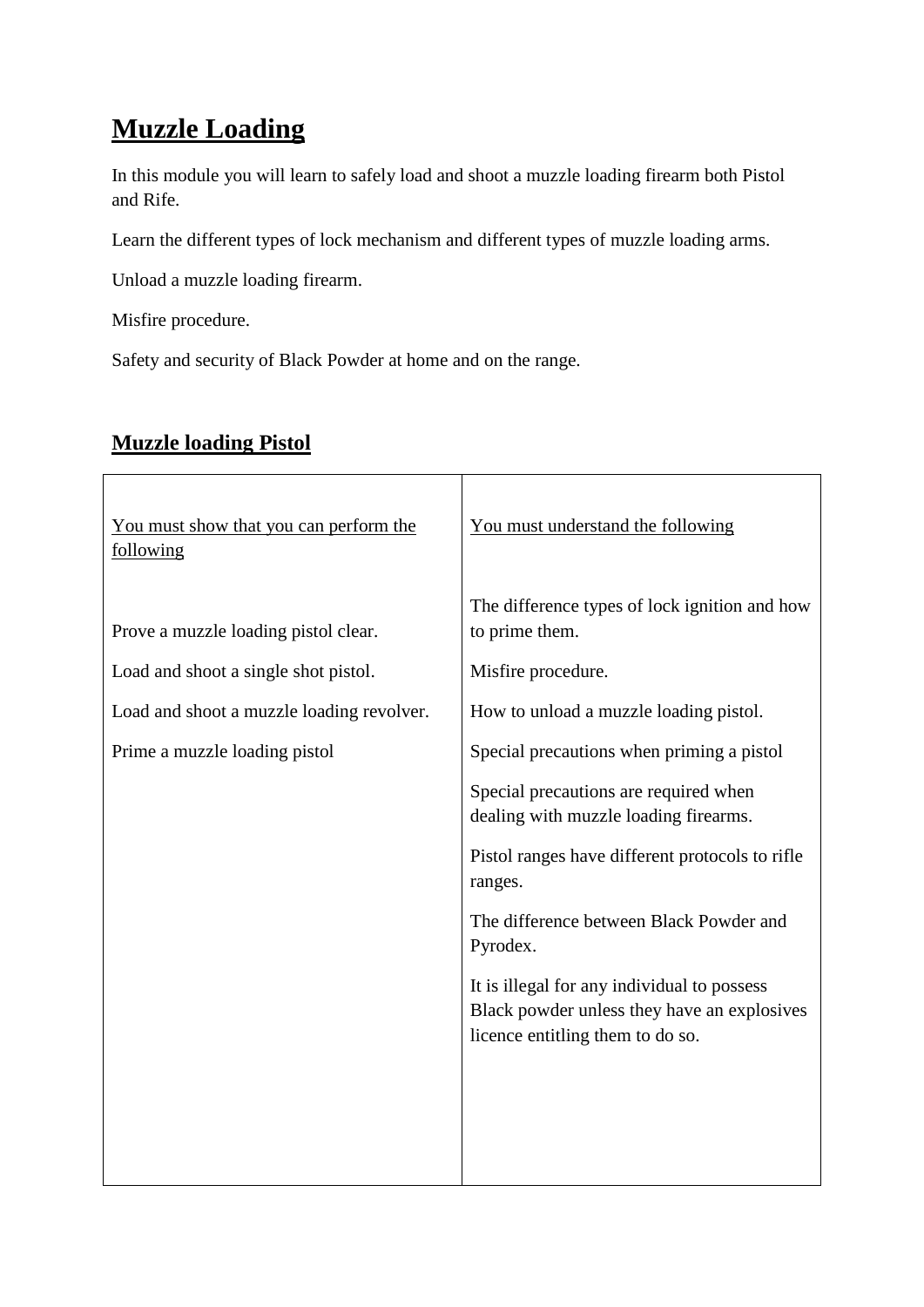# **Muzzle Loading Rifle**

 $\overline{\Gamma}$ 

| You must show that you can perform the<br>following                                                            | You must understand the following                                                                                                                                                                                                                                                                                                                                                                                                                                   |
|----------------------------------------------------------------------------------------------------------------|---------------------------------------------------------------------------------------------------------------------------------------------------------------------------------------------------------------------------------------------------------------------------------------------------------------------------------------------------------------------------------------------------------------------------------------------------------------------|
| Prove a muzzle loading rifle clear.<br>Load and shoot a muzzle loading rifle.<br>Prime a muzzle loading rifle. | The difference types of lock ignition.<br>How to prime them<br>Misfire procedure.<br>How to unload a muzzle loading rifle.<br>Special precautions when priming a muzzle<br>loading rifle<br>Special precautions are required when<br>dealing with muzzle loading firearms.<br>The difference between Black Powder and<br>Pyrodex.<br>It is illegal for any individual to possess<br>Black powder unless they have an explosives<br>licence entitling them to do so. |

<u> 1980 - Johann Barn, mars ann an t-Amhain Aonaich an t-Aonaich an t-Aonaich ann an t-Aonaich ann an t-Aonaich</u>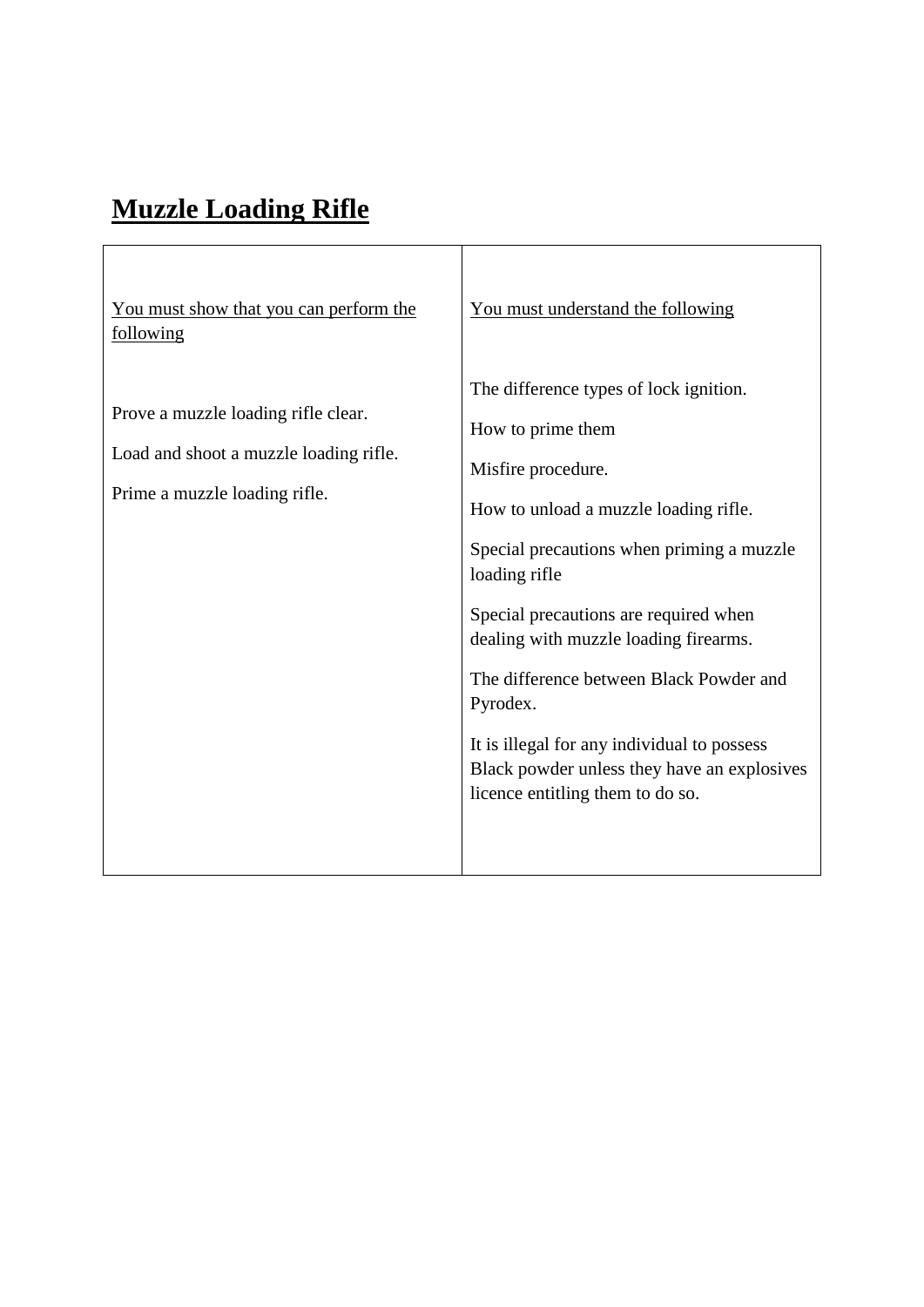## **Muzzle Loading general**

You Must Know:

Safe Storage of black powder (gun powder) and percussion caps in the home.

Licence requirements for Black Powder.

Monitoring and cleaning of spilled powder at the firing point or the loading table.

Understand and demonstrate how to prime a firearm at the firing point, the use of percussion caps, priming flintlock and matchlock firearms.

Actions when the priming system fails to ignite.

Actions when the main charge fails to ignite, after the priming system has ignited.

Actions when the main charge fails to ignite after repeated priming attempts.

Understand the difference between the types of bullets i.e. round ball bullets and minie.

Understand the different types of ignition.

Understand how to clean a muzzle loading firearm on the range and at home.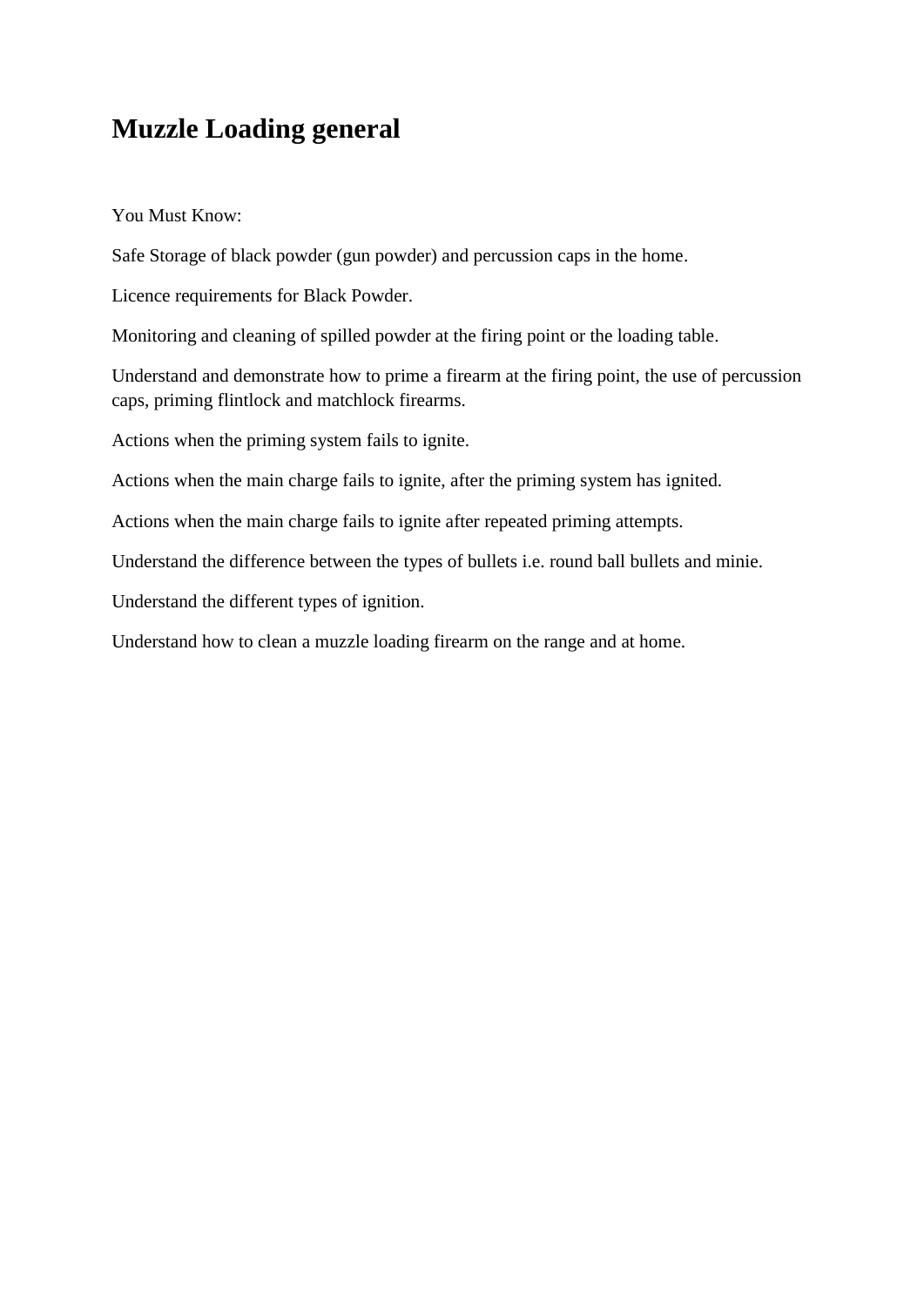## **Range Safety and Etiquette.**

To make the day run smoother and maximise the time on the range all members must observer the following rules.

All shooters must arrive at the range on time, there is work to be done before shooting can start and shooters need to be split into details, late arrivals may not get the opportunity to shoot.

It is a legal requirement that all shooters fill out the clubs range register, entering the type and serial number of all firearms used.

On military rifle ranges you will shoot one detail and then do a butt duty or sentry duty.

Firearms must be carried in a gun slip or case and must be unloaded. You may not arrive on the range with a loaded firearm; firearms must be unloaded between details.

Dress: the Bristol Muzzle and Breech Loading Gun Club is a target shooting club not a Para military force, full military uniform may not be worn on the range. A combat jacket along with civilian trousers is acceptable, Full time serving military personnel my ware uniform.

## **Range Safety**

Your safety and the safety of other range users are of paramount importance. Safety is the responsibility of everyone on the range. If you see anything that you are not happy with or see any breach of safety you must speak out immediately. No one is above reproach.

The range conducting officer (RCO) is in overall control of the range and his orders must be obeyed at all times.

The RCO may appoint range safety officers to help out, but the RCO remains in overall charge of the running of the range and for range safety.

Never aim or point a firearm at another person even if it is unloaded.

Do not place your kit on the firing point until told to do so by the RCO.

No loading or firing may commence until the RCO gives permission.

Due to the diverse nature of firearms within the club we operate a system of always keeping firearms in a gun slip when not in use. Whenever you attend a range firearms must be carried in a gun slip or case, and may not be removed until you are told you may do so by the RCO, and then only on the firing point. At the end of a detail all firearms must be returned to a gun slip or case before any person may move forward to check targets.

Some shooting clubs and the NRA operate a Bolt Out system that is the bolt is removed or left open and a breech flag inserted to show everyone that the rifle is unloaded. The club operates a bolt out system when shooting at Bisley.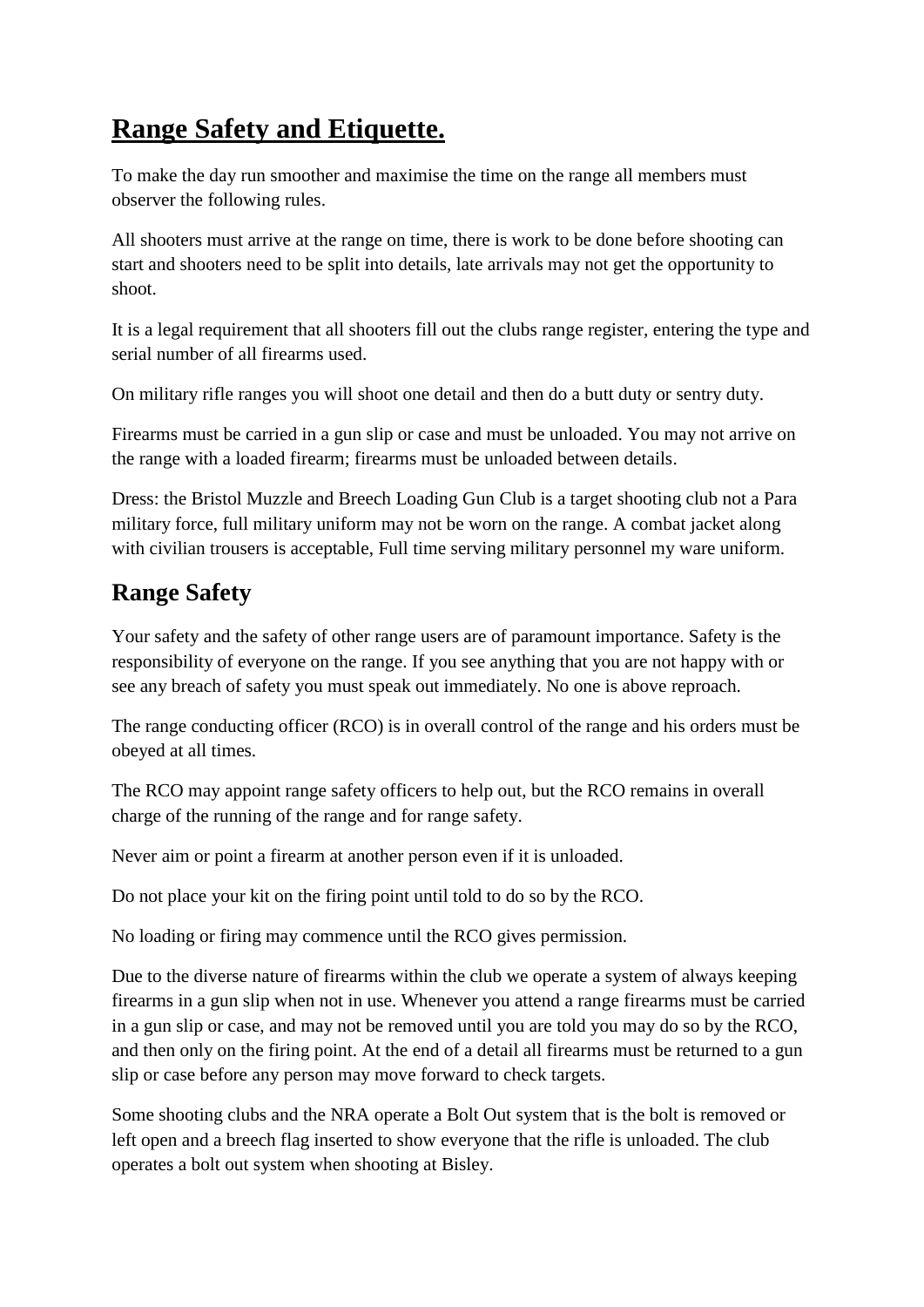You may never leave the firing point with a firearm, or case a firearm, until the RCO has declared it is unloaded and safe.

No firearm or magazine may be loaded or fired other than in the firing position on a recognised firing point and only when the RCO has given his permission

During loading and unloading of breech loading rifles the muzzle must be horizontal towards the target.

Should you need to work on a firearm on the range the RCO will designate a "fumble zone" away from other shooters, no ammunition may be present in the "fumble zone".

Should you wish to dry fire or adjust a firearm, you must get permission from the RCO who will designate a spare lane should one be available, no ammunition may be present.

It is forbidden to shoot across lanes; if a bullet ricochets it may leave the range danger area.

You must stop firing immediately if you here the emergency words STOP! STOP! STOP! If you see anything that may a danger you must also shout STOP! STOP1! STOP! and inform the RCO,

Do not unload your firearm just put the firearm down and dress back from the firing point and follow the RCO's instructions. It may be dangerous to unload at that time that is why you lay your firearm down and dress back from the point

Do not move in front of the firing point whilst firing is in progress

At the end of a shooting detail you must show the Range Conducting Officer or range safety officer that your firearms are clear, once cleared they must be cased before you start to pack up the remainder of your shooting equipment.

Hearing protection is mandatory on the firing point and is recommended in the butts

Eye protection is mandatory when shooting muzzle loading firearms and is recommended for other types of firearms.

Never leave your firearms and ammunition unattended on the firing point.

If a live round is jammed in the firearm and it cannot be unloaded in the normal manner lay it down pointing towards the target and inform the RCO.

If a misfire occurs wait 30 seconds in the aim then inform the RCO and the person shooting next to you that you have a misfire. Never try and re fire a misfired round.

On no account try and force a live round into the chamber.

No person may go forward of the firing point or leave the butts until all firearms are removed from the firing point or are placed into a gun slip or case.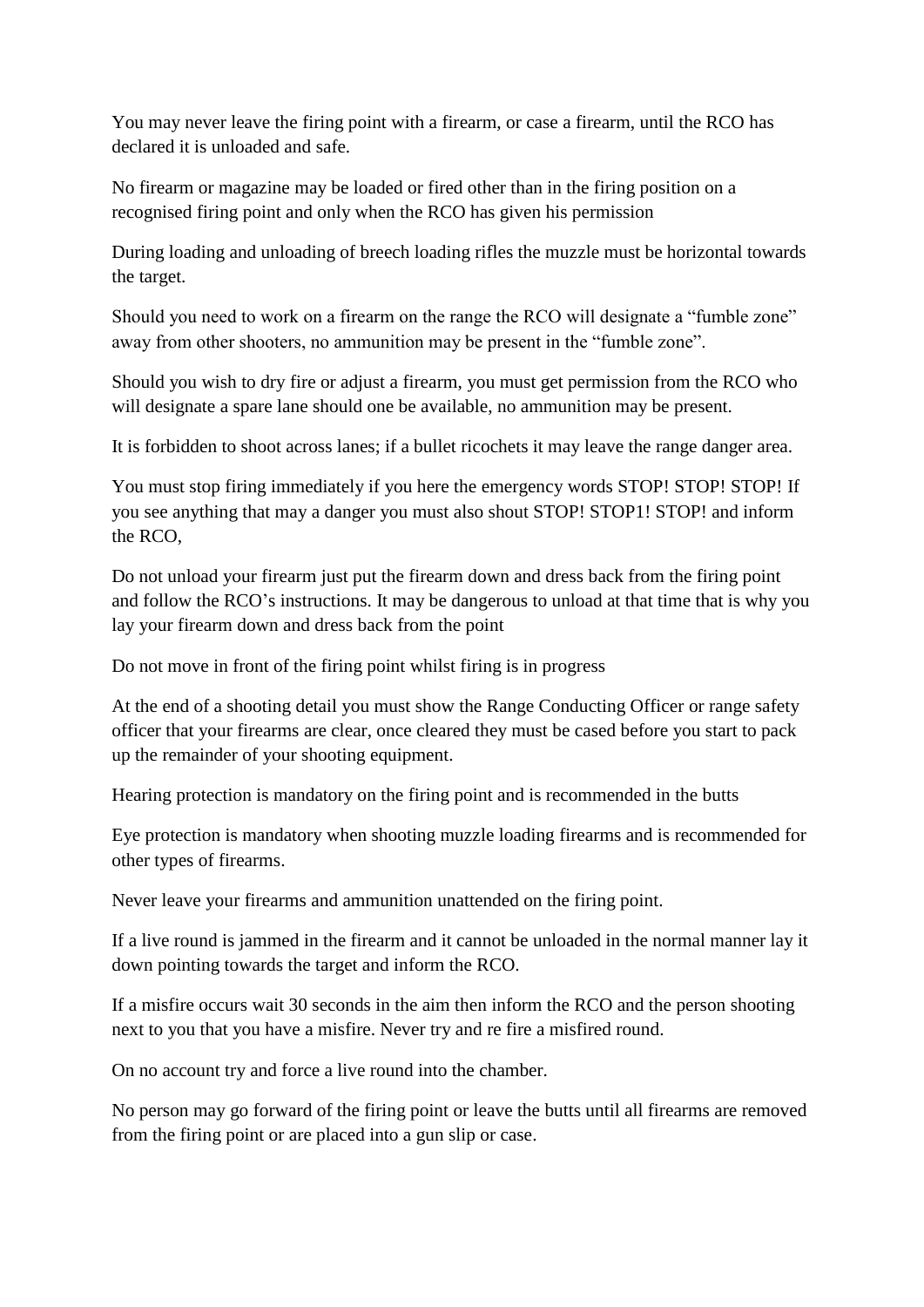The firer is responsible for ensuring that both the firearm and the ammunition is safe to use and they comply with the range safety regulations in respect of muzzle energy and muzzle velocity.

#### MINUTE OF ANGLE (MOA)

Military and Target sight are made with minute of angle adjustments. There are 360 degrees in a circle and each degree is divided up into 60 minutes. One minute is equal to 1 inch at 100yds (to be exact one minute equals 1.0472 inches) 2 inches at 200 yds and 5 inches at 500yds and so on. Sight adjustment is normally measured in clicks one click equals  $\frac{1}{4}$ minute.

At 200yds if we need to move the point of impact of a bullet 4 inches that would equate to 2 minutes of angle or 8 clicks



Minute of angle

Telescopic sights made for the American market are normally Minute of Angle adjustment however European sporting telescopic sights are often adjusted in centimetres per 100 meters.

**Rear sight.** To adjust the rear sight on a firearm you move the sight in the direction you wish the bullet to travel, if the bullet impact is low on the target you will need to raise the sight so that the bullet impact will rise. If the wind pushes the bullet off to the left you will need to move the point of impact of the bullet to the right so the sight is adjusted to the right.

Front sight. To adjust the front sight you need to move the sight in the opposite direction. You wish to move the bullet strike, if the bullet strike is low and you need to move to point of impact up, the front sight is adjusted down. If the wind pushes the bullet off to the left then the point of impact will need to be moved to the right, the front sight is adjusted to the left.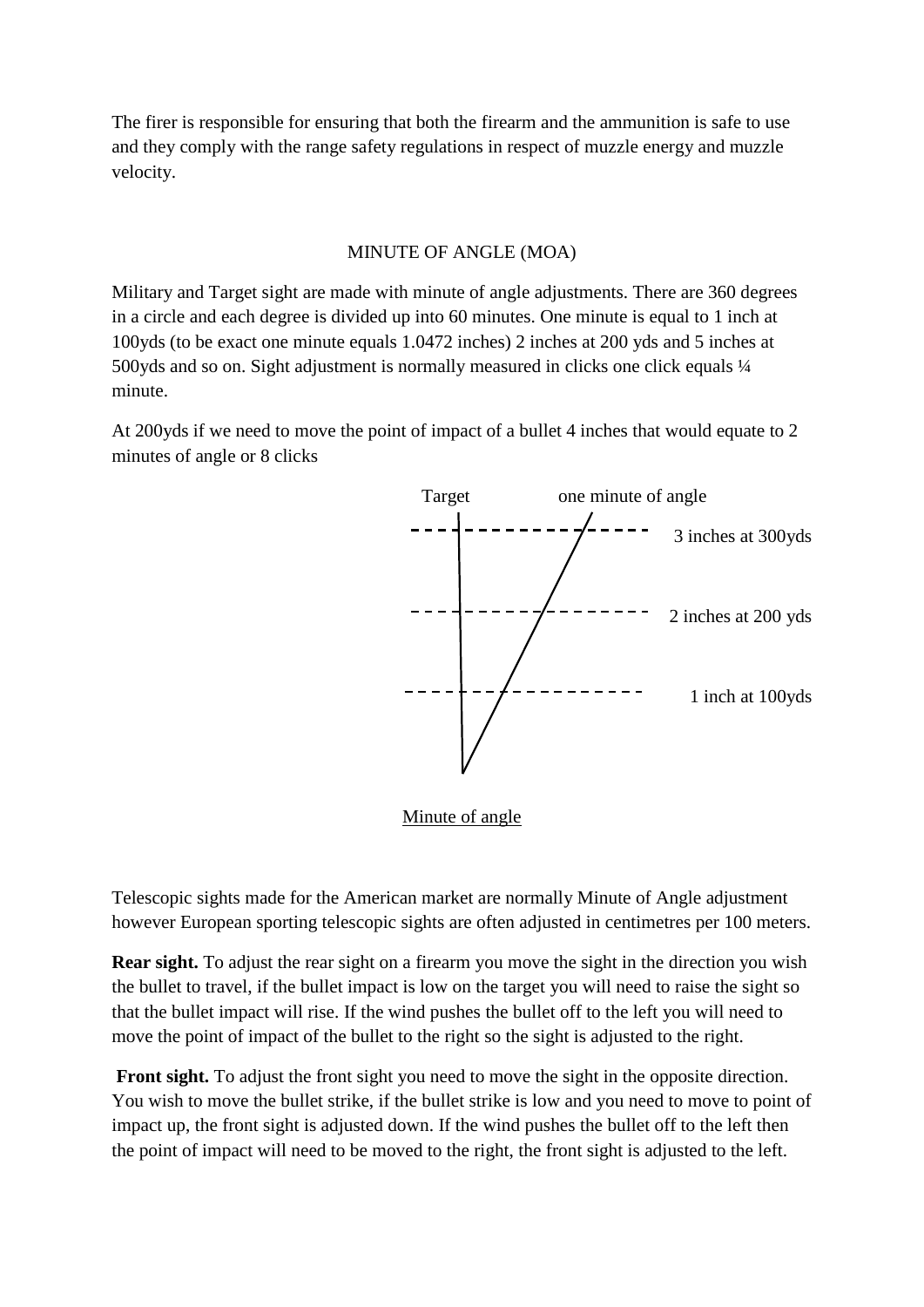Mil dot sights

Mil dot sights are sometimes found on high power telescopic rifle sights. A linier mil (i.e. straight down the range) is one, one thousandth of the range, in metric that is 100mm at 100 meters 200mm at 200 meters and so on, in imperial it is 3.6 of an inch at 100 yds 7.2 at 200yds and so on.

#### **Trajectory**

Bullets do not travel in a straight line when they leave the barrel; they are affected by gravity and air pressure, this makes them fly in a curve.



The bore line is the line the rifle bore is elevated above the target

The sight line is the line of sight, through the sights to the target

The bullet trajectory is the path the bullet takes to the target

The further from the target you are the more you will need to raise the bore of the rifle so that the bullet will hit the target; the bore line is elevated by adjusting the sights on the rifle.

The trajectory of the bullet will be different between batches of the same calibre ammunition as well as different bullet design; it can also be affected by the weather on different days.

#### **Ammunition**

Ammunition is made up of the following, a case or cartridge, the primer, powder and a bullet.

The cartridge is normally made of drawn brass and is often reloadable

The primer sits at the bottom of the case and is struck by the firing pin, it is a small cup filled with a detonating compound that will ignite when struck.

The powder is what generates the gasses that drive the bullet

The bullet is normally made of lead and is covered in a copper coat or "jacketed" in high power rifle ammunition. In sporting ammunition it will be designed to expand on impact, on target or military ammunition it is not designed to expand on impact.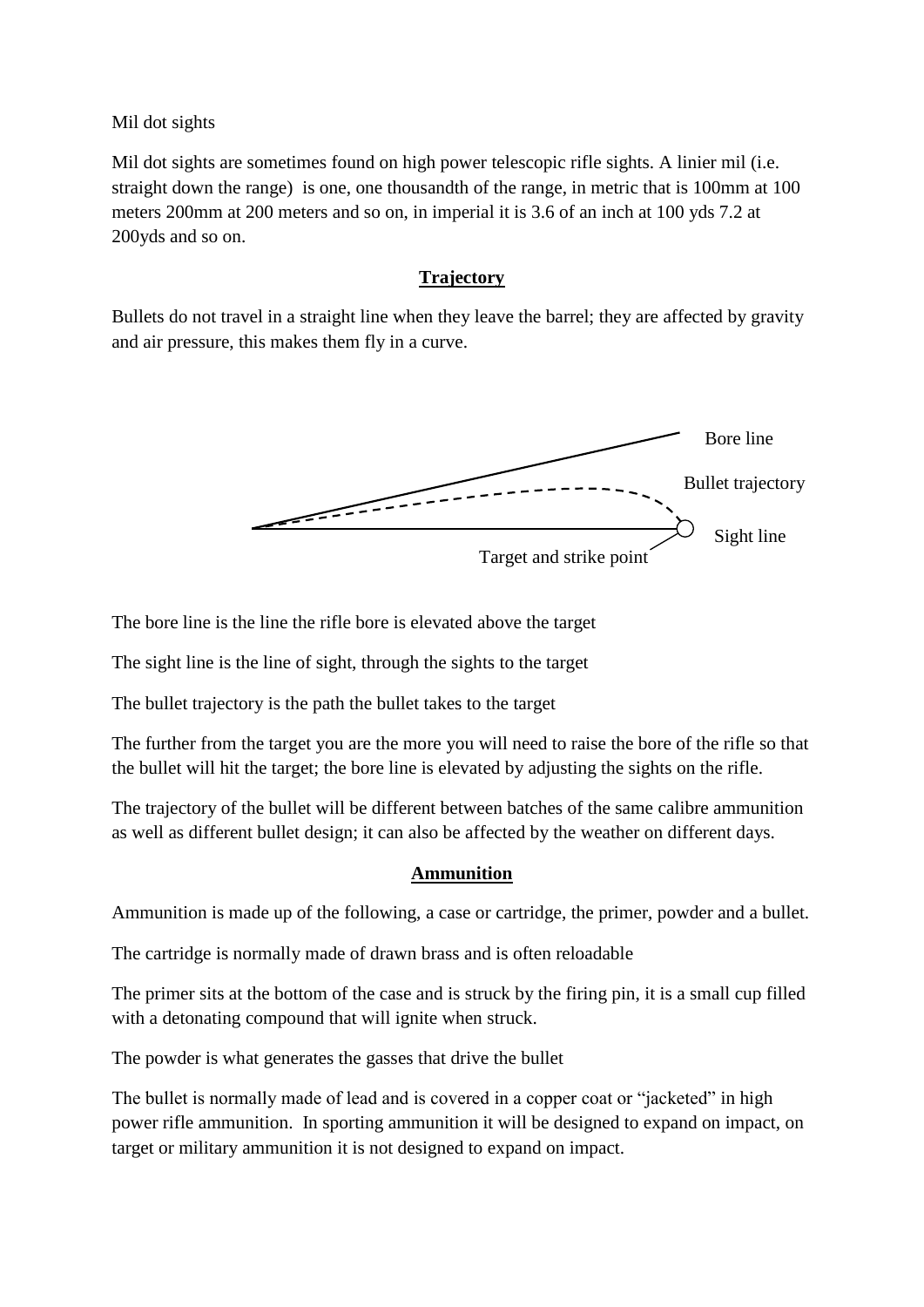## Gallery range



The Gallery range consists of four main parts

**The Firing Point**. Shooting may only take place from the firing point. Each firing points is numbered, you must not shoot across onto another target.

**The Butts.** The Butts consist of an earth bund to shop the bullets. The targets and target frames and the mantlet, the low mound of earth in front of the targets that protects the butt party, the mantlet will have a roof for protection all persons in the butt party must remain under the mantlet when shooting is in progress

**Range danger area.** This is the area beyond the stop butt that will contain any ricochets

**Flags** You will see a number of red flags on the firing range to indicate that shooting is taking place.

#### **Lookouts**

A red flag is flown on or near each look out posts.

#### **Butt Flag**

When the butt flag is flying it is unsafe to shoot. The butt flag is controlled by the RCO who will order its lowering when firing is about to start. If communication is lost between the firing point and butt's officer then the butt's officer must lower the targets and raise the butt flag until communication is restored, no one may enter or leave the butt's until the RCO gives the all clear and the butt flag is raised.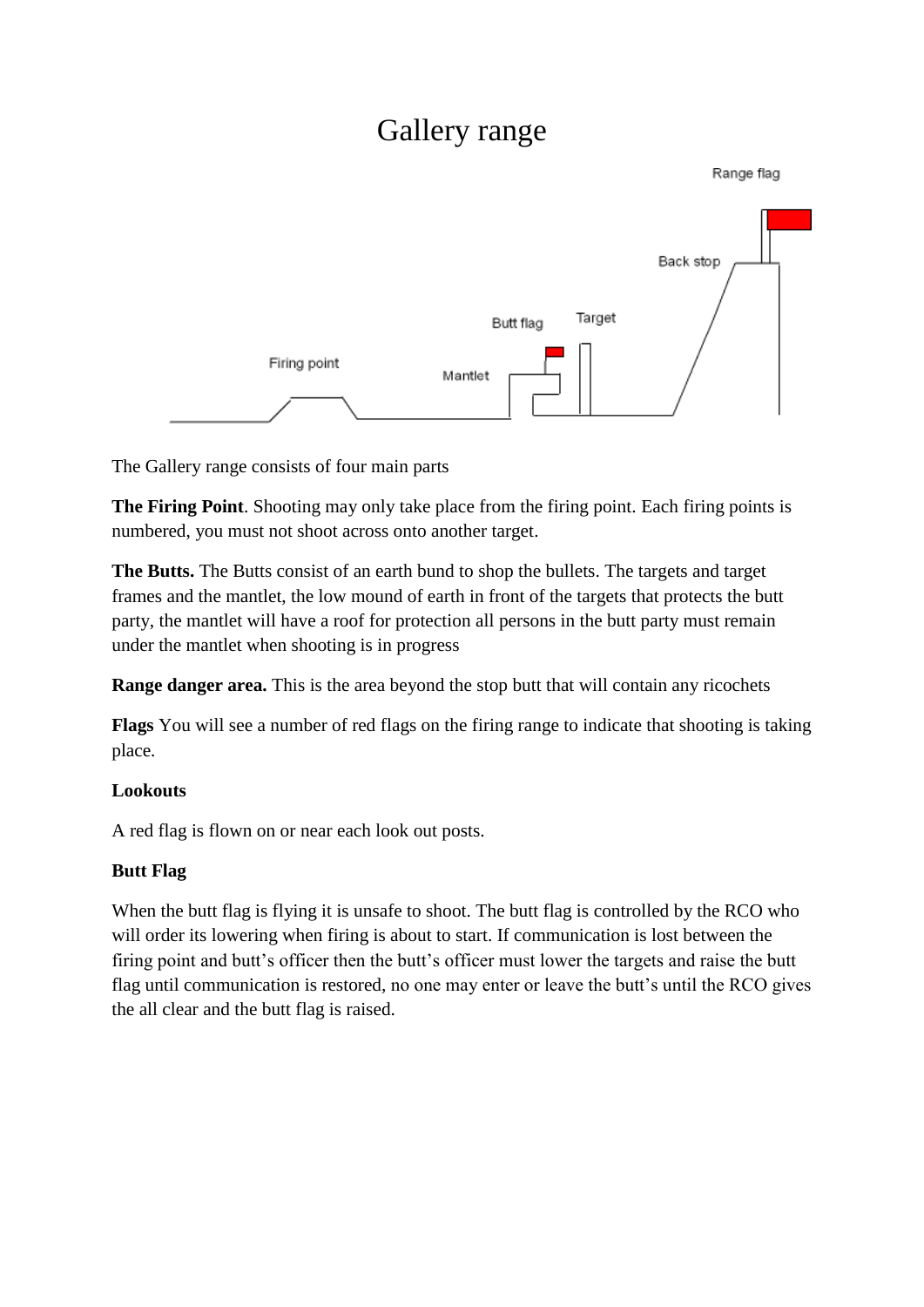## **Muzzle Loading Rifle**

Muzzle loading rifles are single shot firearms, in matchlock, flintlock or percussion lock ignition. They fall broadly into two categories military or civilian and fire either round ball or cylinder conical bullets The Minie is the most common military bullet used on the range, while round ball or bullets are used in civilian style rifles. The 451 match rifle will shoot to 1000 yds while the smaller calibres firing round ball will shoot from 50 to 100 yds

#### **Minie**

The .577 Enfield Rifled Musket loaded with the hollow based Minie bullet was introduced into the British Army around 1851 and superseded the Brown Bess musket. It is one of the most widespread rifles used in muzzle loading today. Good quality original and reproduction rifles can be found in 3 Band, 2 Band or Carbine versions with either 3 or 5 groove rifling.

#### Loading

Before you start to load, the barrel and nipple must be dry and clean of any oil or grease. Point the gun in a safe direction down range and fire off one or two percussion caps to ensure the nipple is clear. Lower the hammer down onto the nipple when you have finished (some people prefer to load with the hammer left at half cock either way is correct.)

From a powder file of flask pour a charge of powder down the barrel 2 to 2 1/2 drams (55-60 grains) of medium powder will do for ranges of 100 meters.



Next place a greased Minie bullet in the muzzle and gently seat it on top of the powder with the ramrod, the bullet must be seated on top of the powder with no air gap between powder and bullet, there is no need to ram the bullet hard, just ensure that it is seated all the way down. The gun is now loaded and in a safe condition, and can be moved to the firing point.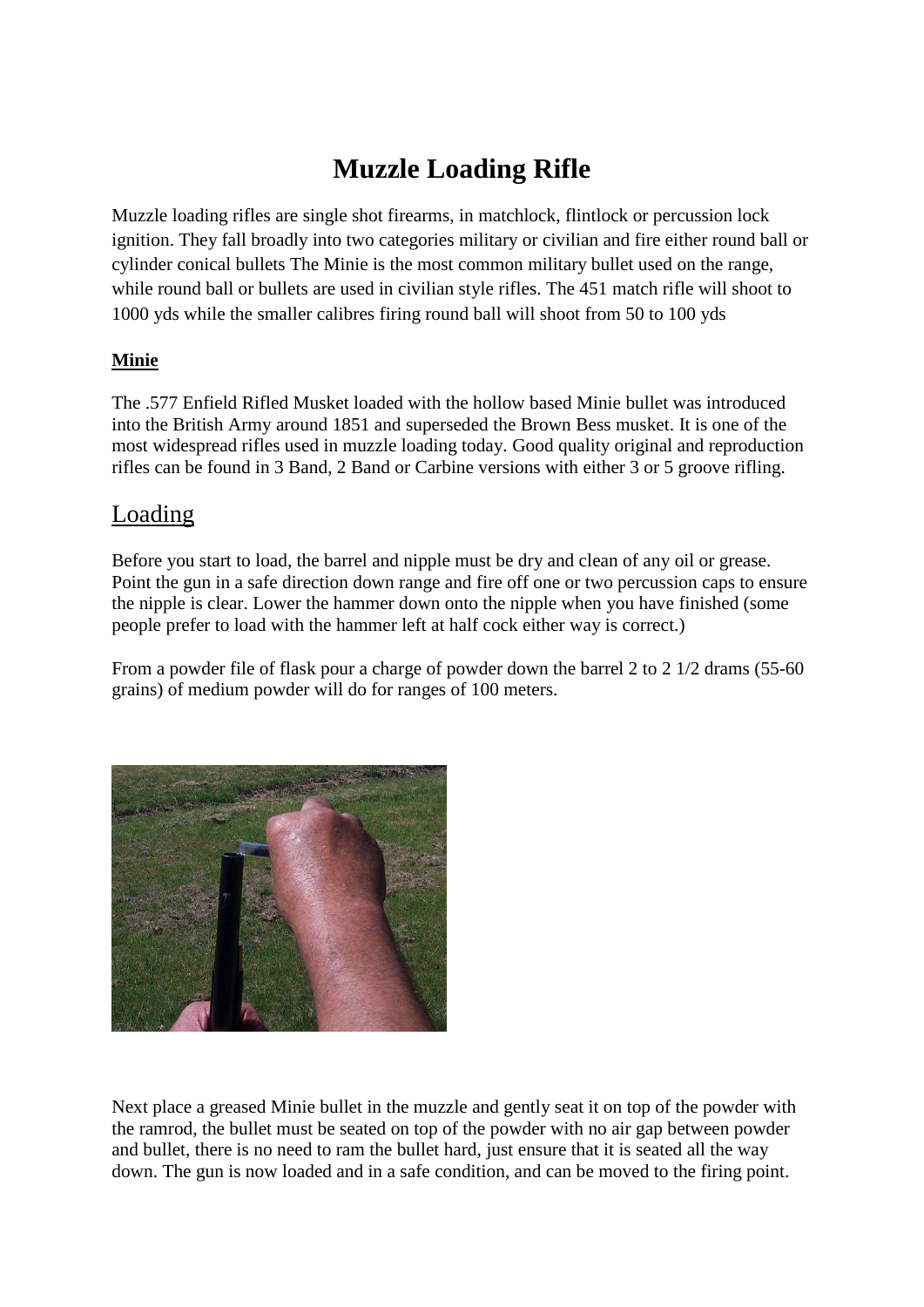

At the firing point put the hammer at half cock and place a top hat percussion cap onto the nipple. When you are ready to fire pull the hammer back to full cock and gently squeeze the trigger.



After firing remove the old percussion cap, before reloading some people blow down the barrel to ensure that any glowing embers left in the barrel are extinguished but this is not generally required. Again it's up to the individual there are arguments for and against; neither way is right or wrong.

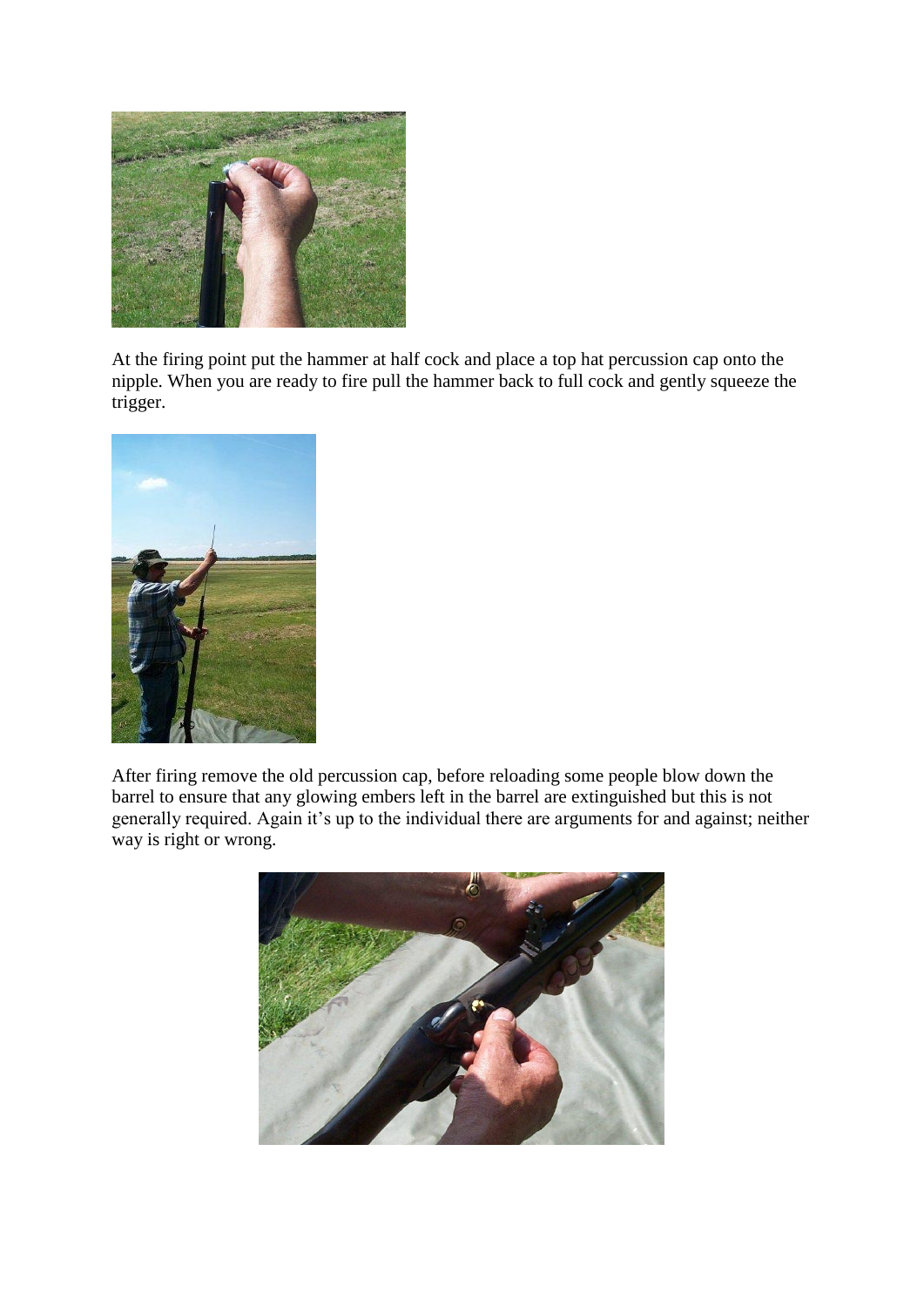## **Round Ball, Single shot Rifle or Musket**

To load the single shot rifle first the gun must be clean and free from any oil deposit in the barrel or around the ignition nipple or flash hole.

On percussion rifles a few caps should be fired on an empty gun to ensure the nipple is clean and dry. On a flintlock a small quantity of powder should be poured into the priming pan the frizzen closed and the rifle fired, this will ensure that the flint is sparking and the touch hole is cleared

A fouling shot may be fired if desired. Pour a small quantity of powder down the barrel seat some tissue paper or a screwed up patch on top of the powder, prime the ignition source and fire an aimed shot. This will burn off any oil that might be left in the barrel.

To load the single shot rifle first place the hammer on half cock and pour a measured quantity of powder down the barrel, place a slightly moist patch on top of the muzzle and seat a ball squarely in the middle of the patch, using a mallet tap the ball into the barrel, then first using a starter followed by a ram rod seat the ball firmly on top of the powder. It is very important that the ball sits on top of the powder without any air gap if an air gap is left between the powder and the ball the barrel could bulge or burst. A mark on the ram rod will ensure that you seat the ball all the way home each time.

Next you will need to prime the rifle, with a percussion rifle a cap is placed onto the nipple, with the flintlock a small quantity of powder is poured into the pan and the frizzen closed.

While holding the rifle firmly in one hand pointing down range use the other hand to pull the hammer to full cock. The rifle is now ready to fire.

A matchlock rifle uses a piece of rope or wick dipped in saltpetre lit at one end. The match must be carried separately in a tin and kept away from any black powder it is the last thing to attach to the rifle and the first thing to remove after you have fired a shot.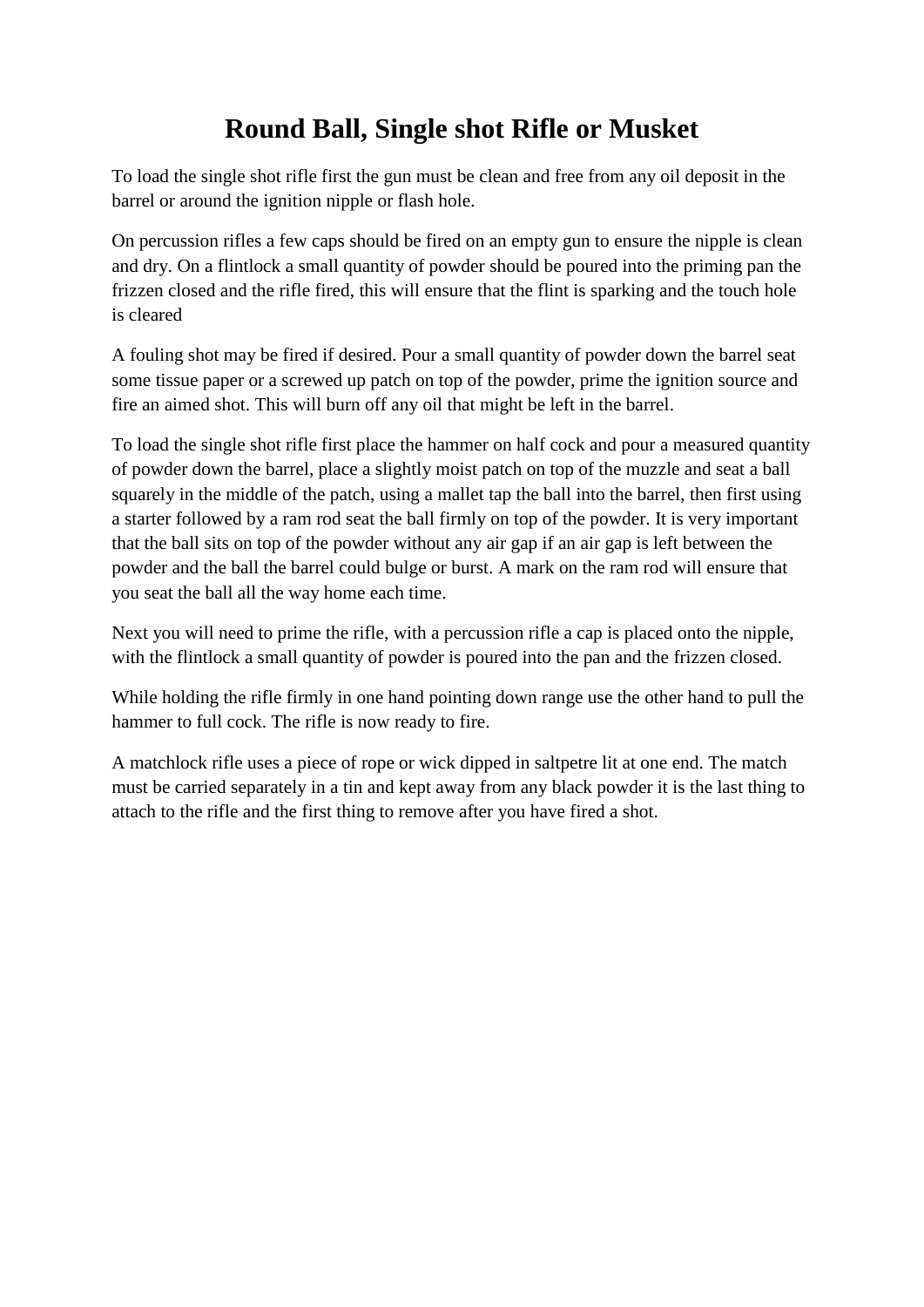## **Muzzle Loading Pistol**

The Muzzle loading pistol comes in two types the revolver and the single shot pistol. The revolver will be percussion ignition but the single shot pistol may be Matchlock, Flintlock or Percussion Lock.

Pistols have a short barrel and can be pointed in the wrong direction very easily you must always be very careful of where you point the muzzle of a pistol.

The single shot pistol fires a round ball that is under sized and is wrapped in a cloth patch while the revolver fires a round ball or conical bullet that is over sized.

Powder is normally dispensed from either a flask with a pre measured spout or from glass or plastic phials that have been pre weighed.

## **Single Shot Pistol**

To load the single shot pistol first the gun must be clean and free from any oil deposit in the barrel or around the ignition nipple or flash hole.

On percussion pistols a few caps should be fired on an empty gun to ensure the nipple is clean and dry. On a flintlock a small quantity of powder should be poured into the priming pan the frizzen closed and the pistol fired, this will ensure that the flint is sparking and the touch hole is cleared

A fouling shot may be fired if desired. Pour a small quantity of powder down the barrel seat some tissue paper or a screwed up patch on top of the powder, prime the ignition source and fire an aimed shot. This will burn off any oil that might be left in the barrel.

To load the single shot pistol first place the hammer on half cock and pour a measured quantity of powder down the barrel, place a slightly moist patch on top of the muzzle and seat a ball squarely in the middle of the patch, using a mallet tap the ball into the barrel, then first using a starter followed by a ram rod seat the ball firmly on top of the powder. It is very important that the ball sits on top of the powder without any air gap if an air gap is left between the powder and the ball the barrel could bulge or burst. A mark on the ram rod will ensure that you seat the ball all the way home each time.

Next you will need to prime the pistol, with a percussion pistol a cap is placed onto the nipple, with the flintlock a small quantity of powder is poured into the pan and the frizzen closed.

While holding the pistol firmly in one hand pointing down range use the other hand to pull the hammer to full cock. Avoid cocking the hammer with the thumb of the hand holding the pistol, if your thumb slips off the hammer the pistol may discharge. The pistol is now ready to fire.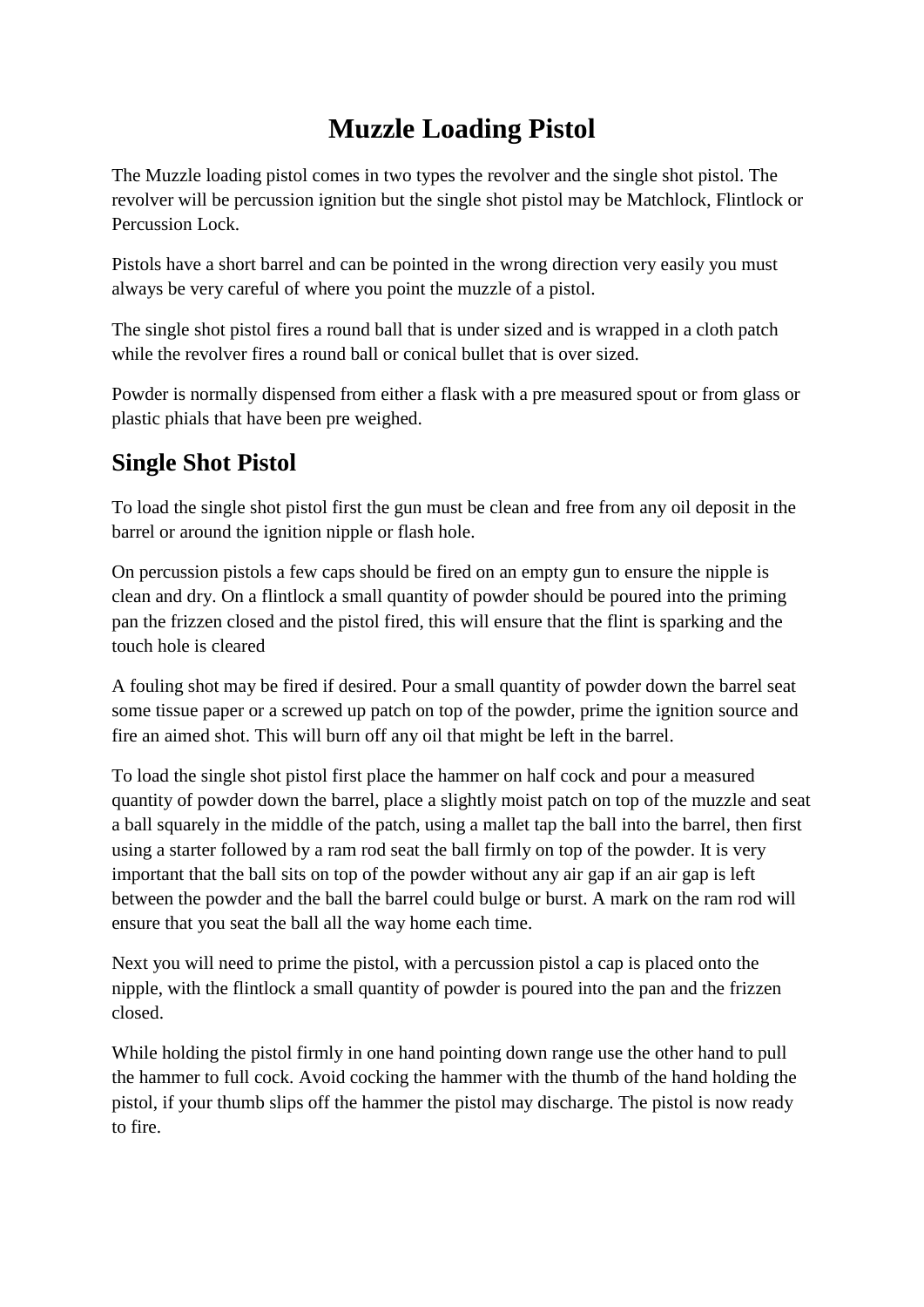A matchlock pistol uses a piece of rope or wick dipped in saltpetre lit at one end. The match must be carried separately in a tin and kept away from any black powder it is the last thing to attach to the pistol and the first thing to remove after you have fired a shot.

## **Revolver**

Loading the revolver is more time consuming than loading the single shot pistol. The gun must be clean and free from any oil. Before you try and load the pistol a percussion cap should be placed onto each nipple and the revolver fired, this will ensure that any oil is burnt off. Remove the fired caps.



**Capping off the revolver**



It is important that the correct sized ball is used in revolvers, the manufacturer of the gun will say what size ball should be used with their pistol. Two.44 cal revolvers may use different sized balls so be warned.

First put the hammer onto half cock and ensure the chamber will rotate. On some pistols there are three positions first position will allow the chamber to rotate for loading the second position half cock for safety and the third position full cock so you can fire the pistol.

Using a powder flask with the correct size spout, pour a quantity of powder into the chamber. Next place an oversized ball on top of the chamber and seat the ball using the pistols rammer. If you put too much powder into the chamber the ball will not seat below the top of the chamber and the cylinder will not revolve. When you seat the ball a ring of lead should be left around the top of the chamber the reason for using an oversized ball is to help the chamber become gas tight. Repeat the process with the remainder of the chambers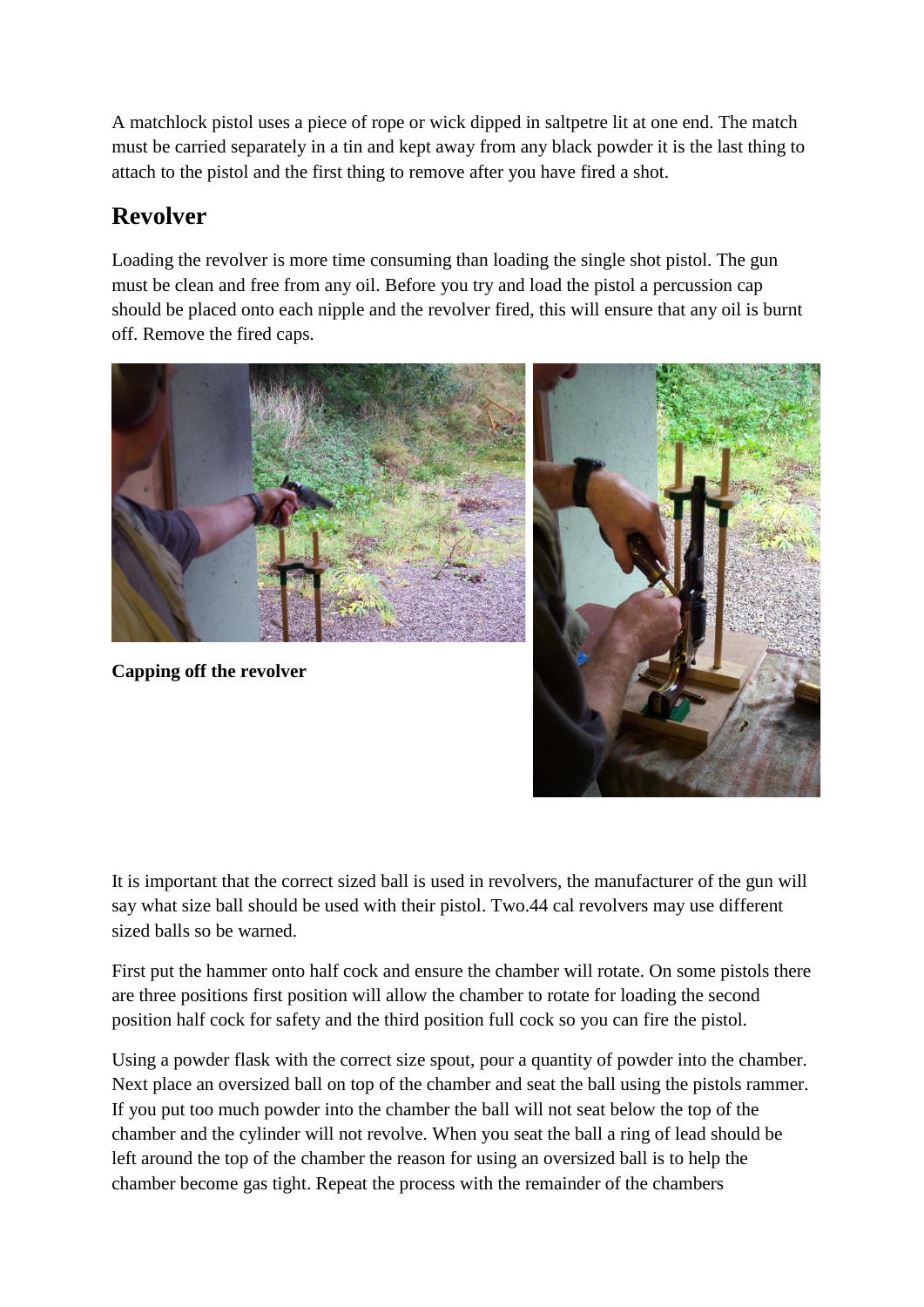

#### **An over sized ball rests on the chamber of the cylinder**

When you fire a revolver hot gases and flame are emitted from the fired chamber these flames can ignite the next chamber causing a chain fire i.e. one or more chambers going off at the same time, the consequences of this could be fatal to you or anyone next to you.

To reduce the risk of chain fire, grease is next placed over the top of each loaded chamber. With an oversized bullet and grease on top the risk of a chain fire is substantially reduced.

Next percussion caps are placed onto each nipple.

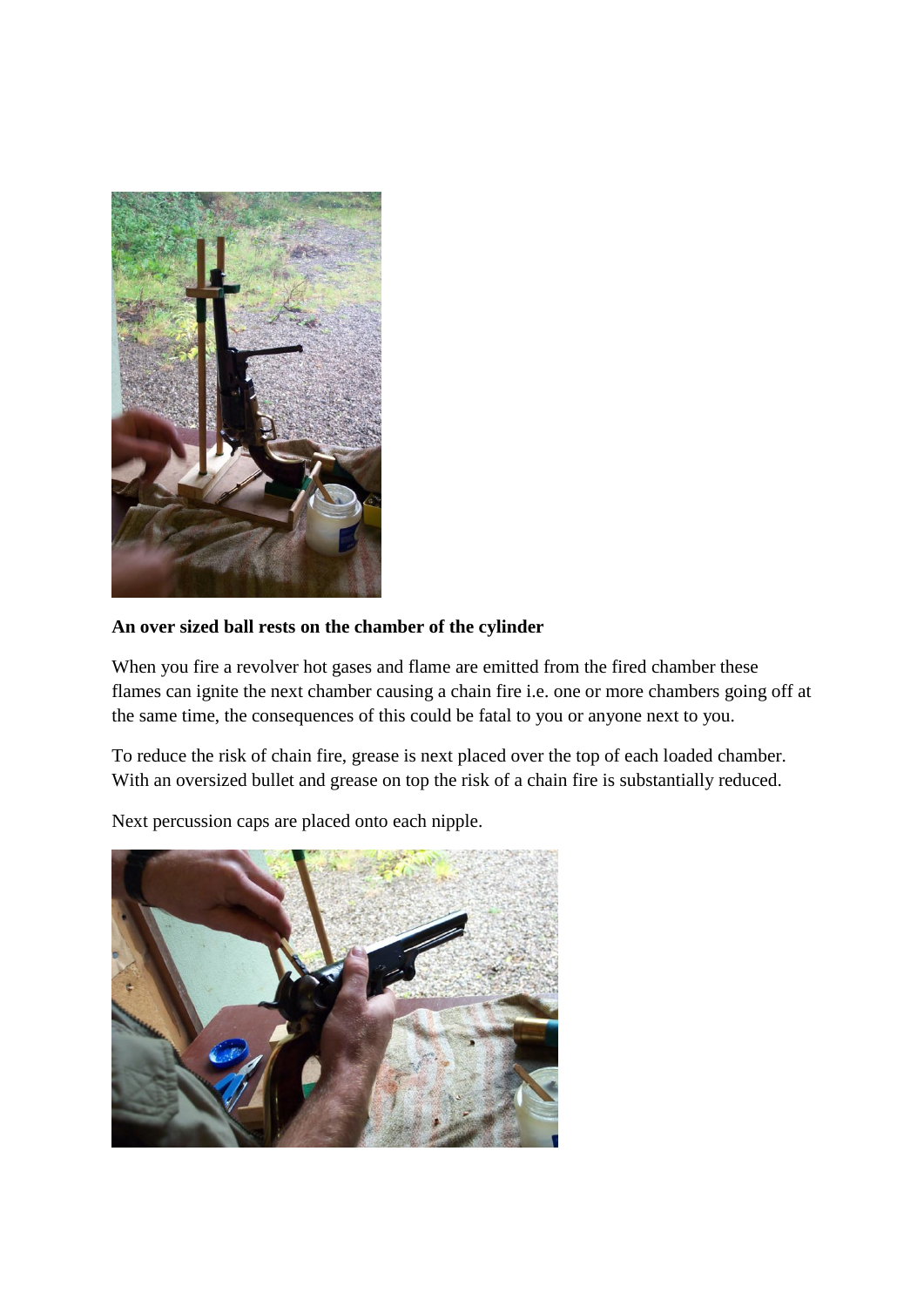While holding the pistol firmly in one hand pointing down range use the other hand to pull the hammer to full cock. Avoid cocking the hammer with the thumb of the hand holding the pistol, if your thumb slips off the hammer the pistol may discharge. The pistol is now ready to fire.

## **Misfire Procedure Muzzle Loading Firearms**

Muzzle Loading firearms are prone to misfire, on most occasions dropping the hammer back onto the percussion cap will be all that is required. On flintlock firearms the powder will often ignite but will not fire the main charge (a flash in the pan) more often the flint will fail to spark.

#### **Percussion firearms**

If the cap fails remain in the aim for 30 seconds.

Re cock the hammer and try a second time.

If the cap fails to ignite replace with a new cap.

If the cap fires but fails to ignite the charge check the nipple is not blocked.

On a revolver when you have fired the remaining cylinders, remove the cylinder then remove the nipple, empty out the powder and remove the ball with either a worm or a thin rod pushing the ball out from behind.

On a single shot pistol remove the nipple and empty out the powder remove the ball with a worm.

#### **Flintlock firearms**

If a flintlock fails to fire remain in the aim for 30 seconds

Check the flint, did it open the frizzen when it fell and did it spark, try again with someone watching to see if you have a good spark.

If no spark or the spark is poor empty out the pan of powder and replace flint. It's possible even with no powder in the pan for a flintlock to discharge when checking to see if a spark is being produced. Always keep the firearm pointing down range in a safe direction.

If the powder in the pan ignites (a flash in the pan) but does not ignite the main charge then check the touch hole, use a pricker to ensure the touch hole is not blocked, re prime the pan tilt the firearm to the side and tap the gun a few time to push some of the powder down the touch hole and re fire.

If the powder in the pan ignites but the main charge fails ensure there is no powder in the pan and pull the ball with a worm.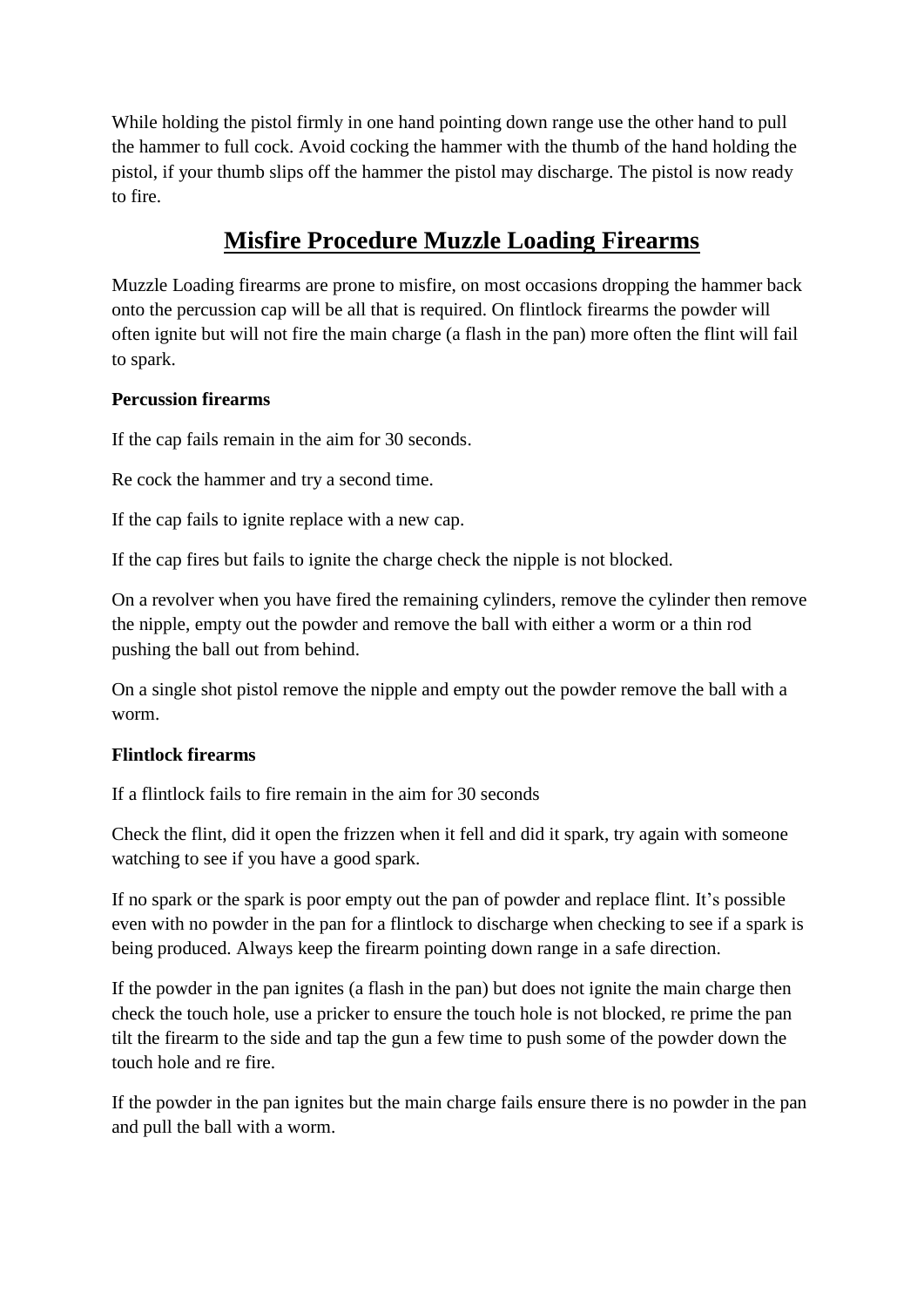Most problems with muzzle loading firearms failing to fire is the result of failing to put powder in the barrel before seating the bullet and this is generally caused by people talking while loading. If someone comes for a chat while you are loading ask them to come back when you have finished or stop loading and continue when they have gone.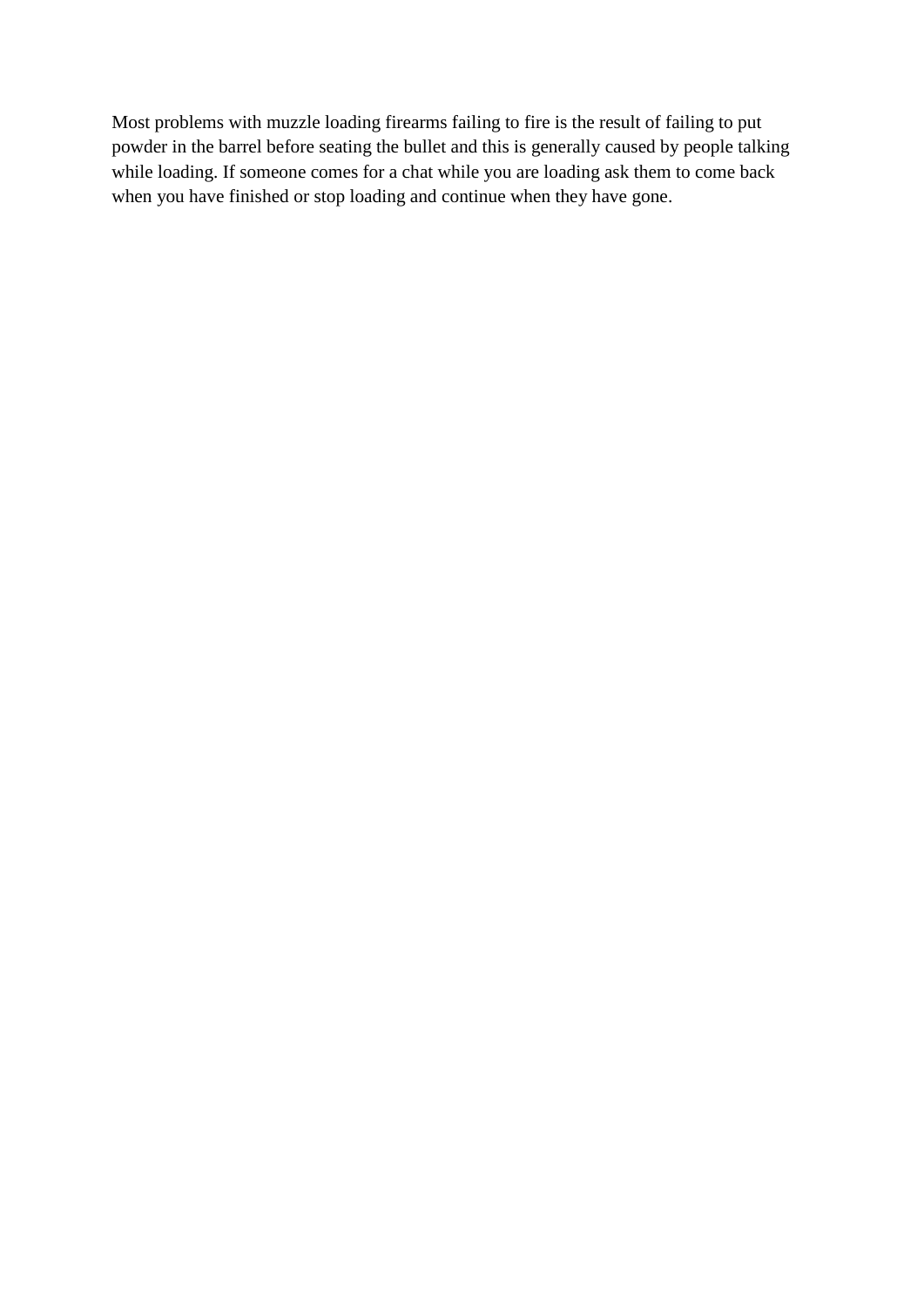|                         | <b>Range Attendance record</b>                                                                                                                                                                                                     |      |      |      |      |     |                                                 |       |        |
|-------------------------|------------------------------------------------------------------------------------------------------------------------------------------------------------------------------------------------------------------------------------|------|------|------|------|-----|-------------------------------------------------|-------|--------|
|                         | This is a record of your range attendance during your probationary period. Fill in the form below and get<br>a club official to sign it to certify your attendance and include the number of rounds fired for each<br>firearm used |      |      |      |      |     |                                                 |       |        |
|                         |                                                                                                                                                                                                                                    |      |      |      |      |     | <b>Firearms used and Number of rounds fired</b> |       |        |
|                         | Range                                                                                                                                                                                                                              | Date | 7.62 | .577 | .451 | .22 | 45<br><b>BPR</b>                                | Other | Signed |
| $\mathbf{1}$            |                                                                                                                                                                                                                                    |      |      |      |      |     |                                                 |       |        |
| $\mathbf{2}$            |                                                                                                                                                                                                                                    |      |      |      |      |     |                                                 |       |        |
| 3                       |                                                                                                                                                                                                                                    |      |      |      |      |     |                                                 |       |        |
| $\overline{4}$          |                                                                                                                                                                                                                                    |      |      |      |      |     |                                                 |       |        |
| 5                       |                                                                                                                                                                                                                                    |      |      |      |      |     |                                                 |       |        |
| $6\,$<br>$\overline{7}$ |                                                                                                                                                                                                                                    |      |      |      |      |     |                                                 |       |        |
| 8                       |                                                                                                                                                                                                                                    |      |      |      |      |     |                                                 |       |        |
| 9                       |                                                                                                                                                                                                                                    |      |      |      |      |     |                                                 |       |        |
| 10                      |                                                                                                                                                                                                                                    |      |      |      |      |     |                                                 |       |        |
| 11                      |                                                                                                                                                                                                                                    |      |      |      |      |     |                                                 |       |        |
| 12                      |                                                                                                                                                                                                                                    |      |      |      |      |     |                                                 |       |        |
| 13                      |                                                                                                                                                                                                                                    |      |      |      |      |     |                                                 |       |        |
| $14$                    |                                                                                                                                                                                                                                    |      |      |      |      |     |                                                 |       |        |
| 15                      |                                                                                                                                                                                                                                    |      |      |      |      |     |                                                 |       |        |
| 16                      |                                                                                                                                                                                                                                    |      |      |      |      |     |                                                 |       |        |
| $\overline{17}$         |                                                                                                                                                                                                                                    |      |      |      |      |     |                                                 |       |        |
| $18\,$                  |                                                                                                                                                                                                                                    |      |      |      |      |     |                                                 |       |        |
| 19                      |                                                                                                                                                                                                                                    |      |      |      |      |     |                                                 |       |        |
| 20                      |                                                                                                                                                                                                                                    |      |      |      |      |     |                                                 |       |        |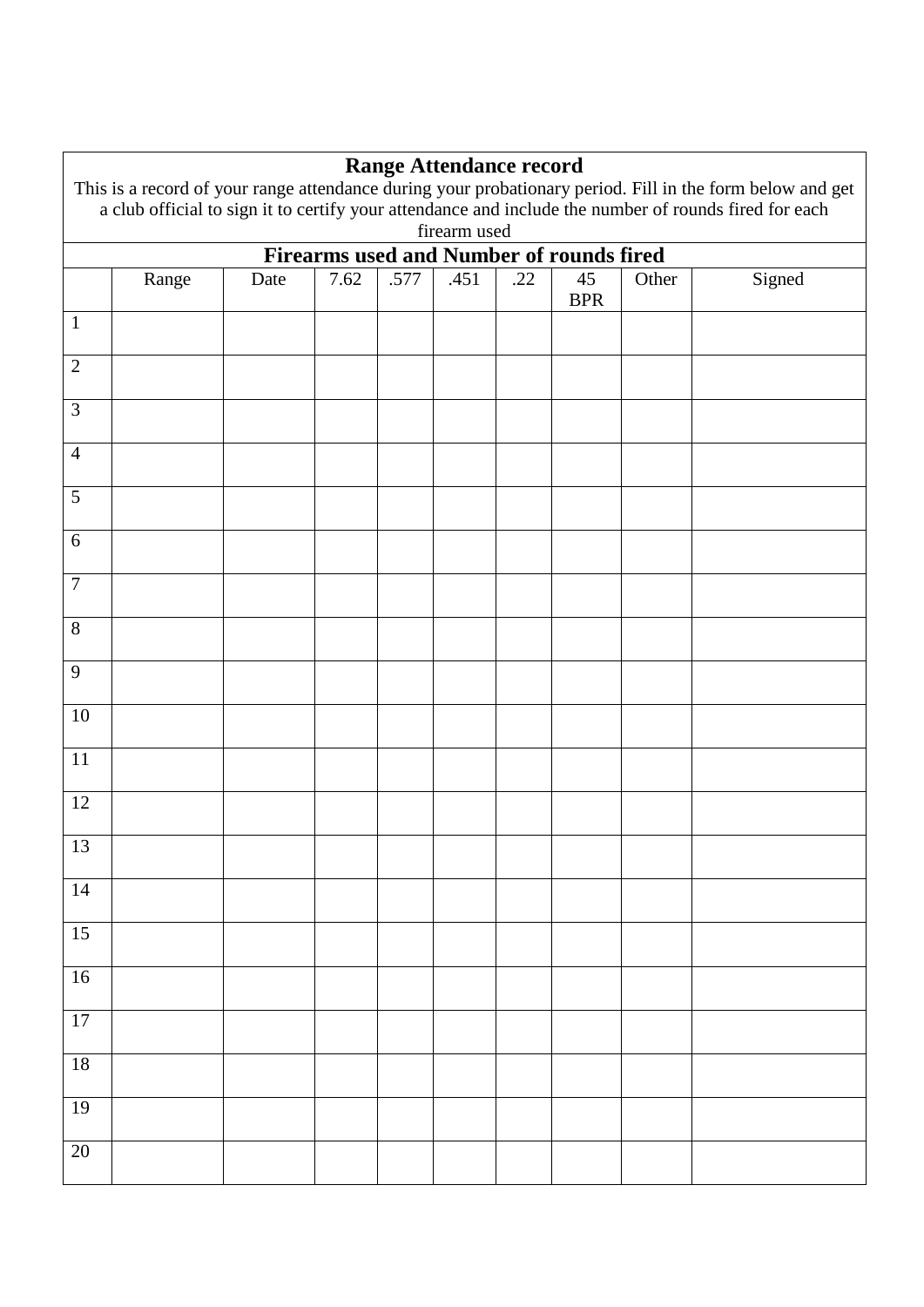|                                                                                                       | This is a record of your range attendance during your probationary period. Fill in the form below and get |      |      |      |      |     |                  |       |        |
|-------------------------------------------------------------------------------------------------------|-----------------------------------------------------------------------------------------------------------|------|------|------|------|-----|------------------|-------|--------|
| a club official to sign it to certify your attendance and include the number of rounds fired for each |                                                                                                           |      |      |      |      |     |                  |       |        |
|                                                                                                       | firearm used                                                                                              |      |      |      |      |     |                  |       |        |
|                                                                                                       | Firearms used and Number of rounds fired                                                                  |      |      |      |      |     |                  |       |        |
|                                                                                                       | Range                                                                                                     | Date | 7.62 | .577 | .451 | .22 | 45<br><b>BPR</b> | Other | Signed |
| 21                                                                                                    |                                                                                                           |      |      |      |      |     |                  |       |        |
|                                                                                                       |                                                                                                           |      |      |      |      |     |                  |       |        |
| 22                                                                                                    |                                                                                                           |      |      |      |      |     |                  |       |        |
|                                                                                                       |                                                                                                           |      |      |      |      |     |                  |       |        |
| 23                                                                                                    |                                                                                                           |      |      |      |      |     |                  |       |        |
|                                                                                                       |                                                                                                           |      |      |      |      |     |                  |       |        |
| 24                                                                                                    |                                                                                                           |      |      |      |      |     |                  |       |        |
|                                                                                                       |                                                                                                           |      |      |      |      |     |                  |       |        |
| 25                                                                                                    |                                                                                                           |      |      |      |      |     |                  |       |        |
| 26                                                                                                    |                                                                                                           |      |      |      |      |     |                  |       |        |
|                                                                                                       |                                                                                                           |      |      |      |      |     |                  |       |        |
| 27                                                                                                    |                                                                                                           |      |      |      |      |     |                  |       |        |
|                                                                                                       |                                                                                                           |      |      |      |      |     |                  |       |        |
| $28\,$                                                                                                |                                                                                                           |      |      |      |      |     |                  |       |        |
|                                                                                                       |                                                                                                           |      |      |      |      |     |                  |       |        |
| 29                                                                                                    |                                                                                                           |      |      |      |      |     |                  |       |        |
| 30                                                                                                    |                                                                                                           |      |      |      |      |     |                  |       |        |
|                                                                                                       |                                                                                                           |      |      |      |      |     |                  |       |        |
| 31                                                                                                    |                                                                                                           |      |      |      |      |     |                  |       |        |
|                                                                                                       |                                                                                                           |      |      |      |      |     |                  |       |        |
| 32                                                                                                    |                                                                                                           |      |      |      |      |     |                  |       |        |
|                                                                                                       |                                                                                                           |      |      |      |      |     |                  |       |        |
| 33                                                                                                    |                                                                                                           |      |      |      |      |     |                  |       |        |
| 34                                                                                                    |                                                                                                           |      |      |      |      |     |                  |       |        |
|                                                                                                       |                                                                                                           |      |      |      |      |     |                  |       |        |
| 35                                                                                                    |                                                                                                           |      |      |      |      |     |                  |       |        |
|                                                                                                       |                                                                                                           |      |      |      |      |     |                  |       |        |
| 36                                                                                                    |                                                                                                           |      |      |      |      |     |                  |       |        |
|                                                                                                       |                                                                                                           |      |      |      |      |     |                  |       |        |

#### **Range Attendance record**